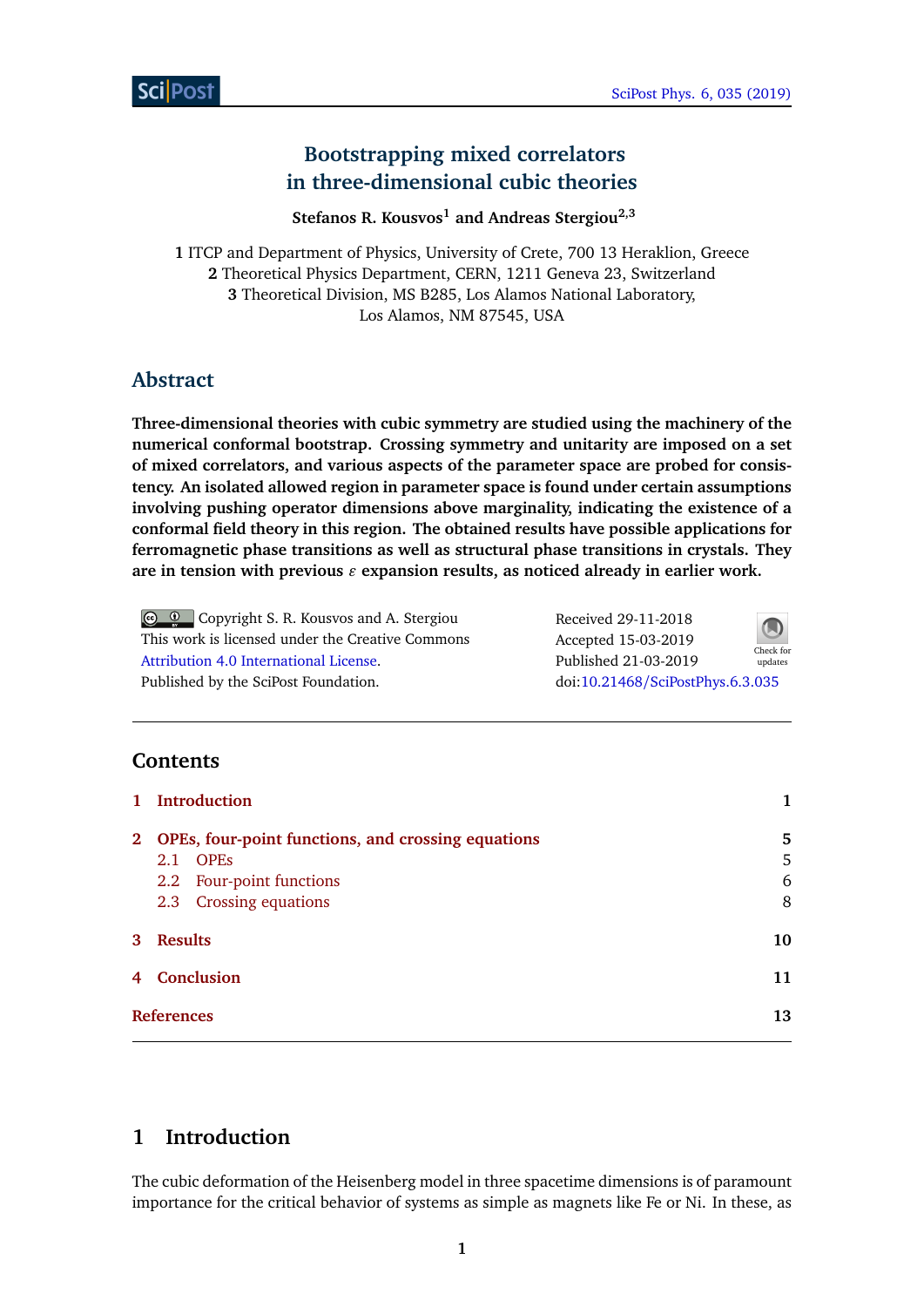well as other systems, the cubic deformation is allowed in the context of the Landau theory of phase transitions, and thus its effects need to be taken into account in order to find the fixed point to which the flow is driven at low energies. In the past, this has been addressed mainly with perturbative methods like the  $\varepsilon$  expansion [[1](#page-12-0)], while Monte Carlo simulations have been very limited [[2](#page-12-1)]. The objective in those studies was to find out which fixed point is the stable one under particular deformations. In this work we study theories with cubic symmetry using the numerical conformal bootstrap [[3](#page-13-0)]. The cubic group,  $C_3$ , is a subgroup of the orthogonal group *O*(3); it can be written as a semi-direct product,  $C_3 = \mathbb{Z}_2^3 \rtimes S_3$ , or a direct product,  $C_3 = S_4 \times \mathbb{Z}_2$ , where  $S_n$  is the symmetric group. In crystallographic notation it is the group *Oh* . Our analysis is based just on the presence of cubic symmetry and unitarity, and does not assume a Landau–Ginzburg description of the fixed point, as is the case when perturbative methods are used.

One of the most widely-used strategies in the numerical conformal bootstrap is to make an assumption about the scaling dimension of an operator (the external operator) and obtain a bound on the scaling dimension of another operator (the exchanged operator) that appears in the operator product expansion (OPE) of the first operator with itself. As in other examples, in the case of theories with cubic symmetry it is natural to first consider the order-parameter operator  $\phi_i$ ,  $i = 1, 2, 3$ . This operator has lowest possible dimension  $1/2$  consistently with unitarity, and it furnishes a three-dimensional irreducible representation (irrep) of  $\mathit{C}_{3}.$  Its OPE with itself takes the schematic form

<span id="page-1-0"></span>
$$
\phi_i \times \phi_j \sim \delta_{ij} S + X_{(ij)} + Y_{(ij)} + A_{[ij]}, \qquad (1)
$$

where *S* is the one-dimensional singlet irrep, *X* a two-dimensional symmetric irrep, *Y* a threedimensional symmetric irrep, and *A* a three-dimensional antisymmetric irrep. When we view *C*<sup>3</sup> as a subgroup of *O*(3), the irreps *X* and *Y* stem from the traceless-symmetric irrep of *O*(3), which is reducible under the action of  $C_3$ . There is a  $\mathbb{Z}_2$  symmetry under which  $\phi_i$  is charged, so the operators in the right-hand side of [1](#page-1-0) are all  $\mathbb{Z}_2$ -even.

In a recent paper by one of the authors [[4](#page-13-1)], a plot on the dimension of the first *X* operator in the  $\phi_i \times \phi_j$  OPE was obtained, which showed a change in slope of the boundary curve; see Fig. [1.](#page-2-0) Such a feature, commonly referred to as a "kink", has been seen in other examples to appear due to the presence of a known conformal field theory (CFT) at that location in parameter space, e.g. the Ising model [[5,](#page-13-2) [6](#page-13-3)] and the *O*(*N*) models [[7](#page-13-4)]. In other words, the parameters obtained when saturating the kink have been found to be operator dimensions of a CFT. The aim of this paper is to examine the possibility that the kink in Fig. [1](#page-2-0) might also correspond to the location of an actual cubic symmetric CFT, and a solution to the crossing equation that is not an artifact of the numerics. Note that a bound on the dimension of the first singlet scalar *S* in the  $\phi \times \phi$  OPE was also obtained in [[4](#page-13-1)], but it was identical to the one obtained in the *O*(3) case. This limits the utility of that bound, for saturating it puts us on the *O*(3) solution, with the cubic one somewhere in the allowed region. However, the coincidence of the bounds still carries some useful information, namely that the first singlet scalar in cubic theories has dimension lower than that in theories with *O*(3) symmetry.

In Fig. [1](#page-2-0) we point out the position of the decoupled Ising model, a known CFT with cubic symmetry that lies in the allowed region of the bound.<sup>[1](#page-1-1)</sup> We would like to emphasize here that this theory, in which  $\Delta_X = \Delta_\epsilon \approx 1.4126$ , where  $\epsilon$  is the first  $\mathbb{Z}_2$ -even scalar operator in the Ising model, does not saturate the bound. Although it lies very close to it, its distance from the bound is numerically significant; see  $[4, Fig. 6]$  $[4, Fig. 6]$  $[4, Fig. 6]$ . The bound presented in Fig. [1](#page-2-0) has essentially converged to the optimal one, as was verified in [[4](#page-13-1)] by increasing the numerical

<span id="page-1-1"></span><sup>&</sup>lt;sup>1</sup>The decoupled Ising model arises simply by taking *N* copies of the Ising model. In our case  $N = 3$ . Each Ising model has a  $\mathbb{Z}_2$  symmetry and permuting the Ising models results in the group  $C_N = \mathbb{Z}_2^N \rtimes S_N$  for the decoupled Ising theory.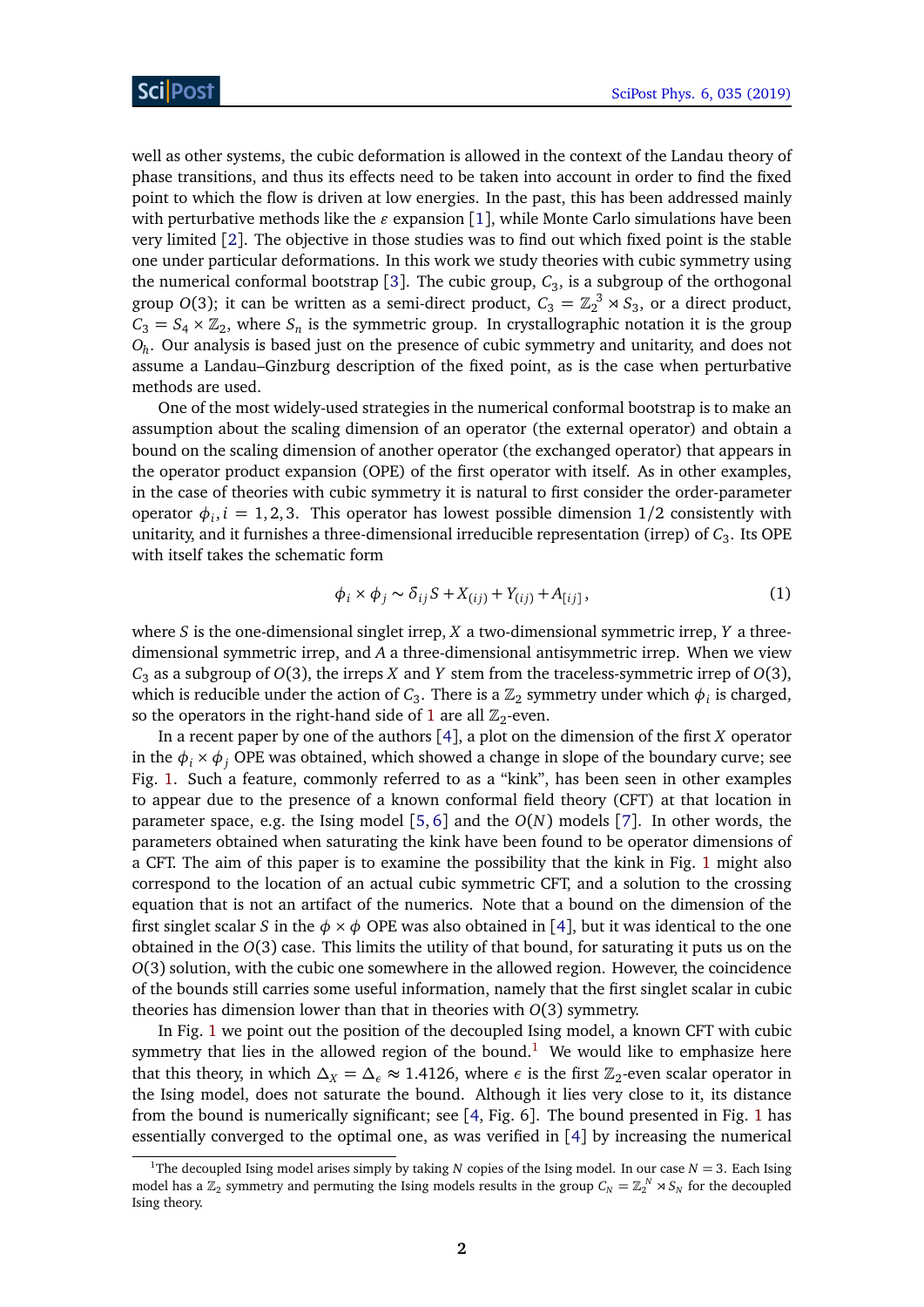<span id="page-2-0"></span>

Figure 1: Upper bound on the dimension of the first *X* operator in the  $\phi_i \times \phi_j$  OPE. The red area is excluded.

complexity of the algorithms and observing that the bound did not get stronger. Furthermore, an analysis of the spectrum along the bound yielded results inconsistent with the spectrum of the decoupled Ising model. We also include the location of the cubic theory of the  $\varepsilon$  expansion at order  $\varepsilon^2$  using results of [[8](#page-13-5)]. Assuming that higher orders and resummations do not change this location significantly, our assumption below that  $\Delta_X$  lies on the bound of Fig. [1](#page-2-0) excludes from our subsequent plots the possibility that our cubic theory is that of the  $\varepsilon$  expansion.

<span id="page-2-1"></span>Besides cubic magnets, CFTs with cubic symmetry have potential relevance for structural phase transitions [[9–](#page-13-6)[11](#page-13-7)]. These are continuous phase transitions in which the crystallographic structure of a crystal changes at a specific temperature, with the high-temperature, undistorted phase having a symmetry that is broken in the low-temperature, distorted phase. In the cubic-to-tetragonal phase transition of SrTiO $_3$  (strontium titanate) [[12](#page-13-8)[–16](#page-13-9)], whose perovskite structure is seen in Fig. [2,](#page-2-1) the situation is described in Fig. [3;](#page-3-0) the cubic symmetry of the undis-



Figure 2: The perovskite structure of SrTiO $_3$ . Sr is red, Ti is green, and O $_3$  is blue.

torted phase is reduced due to the transition to the tetragonal crystallographic system below the critical temperature. Since the cubic deformation is allowed in the undistorted phase, CFTs with cubic symmetry and three-dimensional order parameters may be relevant for the critical behavior of cubic systems that undergo structural phase transitions.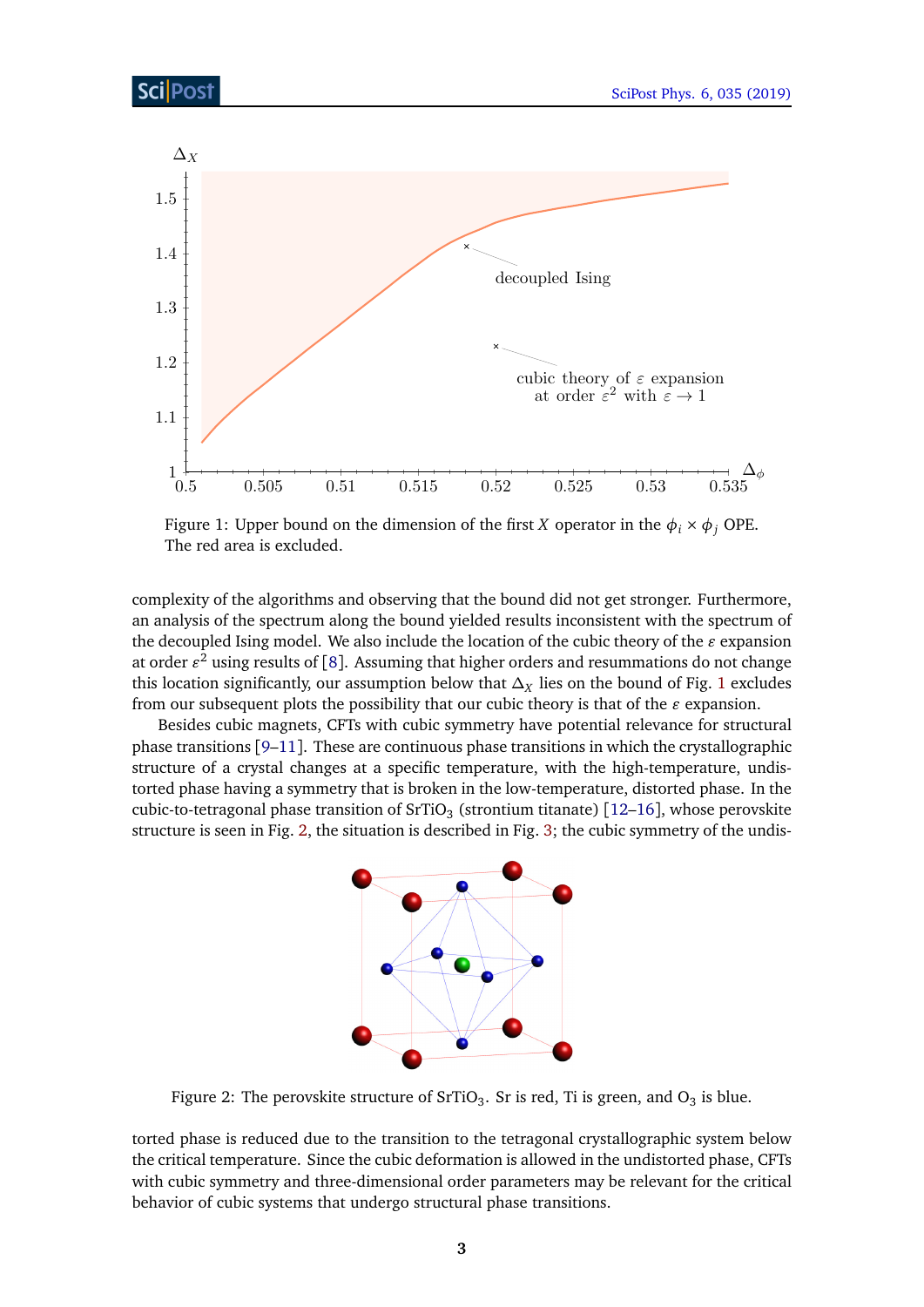<span id="page-3-0"></span>

Figure 3: The crystallographic structure of SrTiO $_3$  in a top-down view above (a) and below (b) the critical transition temperature  $T_c \approx 100$  K. The unit cell is highlighted below (b) the critical transition temperature  $T_c \approx 100$  K. The unit cell is highlighted<br>by the dotted line. The unit cell of the distorted phase is enlarged by  $\sqrt{2} \times \sqrt{2} \times 2$  relative to the undistorted phase, since two oxygen octahedra on top of each other rotate in opposite directions. The crystal system is cubic in the undistorted and tetragonal in the distorted phase.

With these motivations in mind we undertake in this work the study of a system of correlation functions involving  $\phi$  and *X* using the numerical bootstrap. More specifically, we analyze crossing and unitarity constraints on the correlators  $\langle \phi \phi \phi \phi \rangle$ ,  $\langle \phi \phi X X \rangle$  and  $\langle XXX \rangle$ . We assume throughout that the dimension of *X* saturates the bound of Fig. [1.](#page-2-0) Our considerations follow the logic described in [[17,](#page-13-10)[18](#page-13-11)].

When considering mixed correlators one has to analyze more OPEs besides [1.](#page-1-0) In our case this consists of the OPEs  $\phi \times X$  and  $X \times X$ . The group theory required to understand these OPEs as well as the decomposition of the various four-point functions under the cubic group will be presented in detail below. Crossing symmetry leads to a system of thirteen crossing equations which are analyzed using standard algorithms [[19,](#page-14-0)[20](#page-14-1)].

Our numerical results show that there exists an isolated region in parameter space, consistent with crossing and unitarity, obtained by making assumptions of irrelevance (in the RG sense) of the second operators in the singlet and two-dimensional irreps, called  $S'$  and  $X'$ , respectively. Note that these operators also appear in the OPE  $\phi_i \times \phi_j$  analyzed in [[4](#page-13-1)], but crossing symmetry imposed only on the correlator  $\langle \phi \phi \phi \phi \rangle$  is not enough to give us the isolated region found with the mixed correlators. As we will see, the essential extra constraint used in the mixed-correlator bootstrap is the equality of certain OPE coefficients. The importance of using equality of OPE coefficients has already been seen in the case of the *O*(*N*) models [[18](#page-13-11)].

Our results for the critical exponents  $\beta = \frac{\Delta_{\phi}}{3 - \Delta_{S}}$  and  $\nu = \frac{1}{3 - \Delta_{S}}$  in the obtained isolated allowed region, where  $\Delta_{\phi} = 0.518 \pm 0.001$  and  $\Delta_{S} = 1.317 \pm 0.012$ , are

$$
\beta = 0.308 \pm 0.002, \qquad \nu = 0.594 \pm 0.004, \tag{2}
$$

Based on [2](#page-3-1) we suggest that there exists a previously-unknown CFT that is relevant for structural phase transitions, as described above, where [[12](#page-13-8)] and [[14](#page-13-12)] give the measurements

<span id="page-3-2"></span><span id="page-3-1"></span>
$$
\beta = 0.33 \pm 0.02, \qquad \nu = 0.63 \pm 0.07, \tag{3}
$$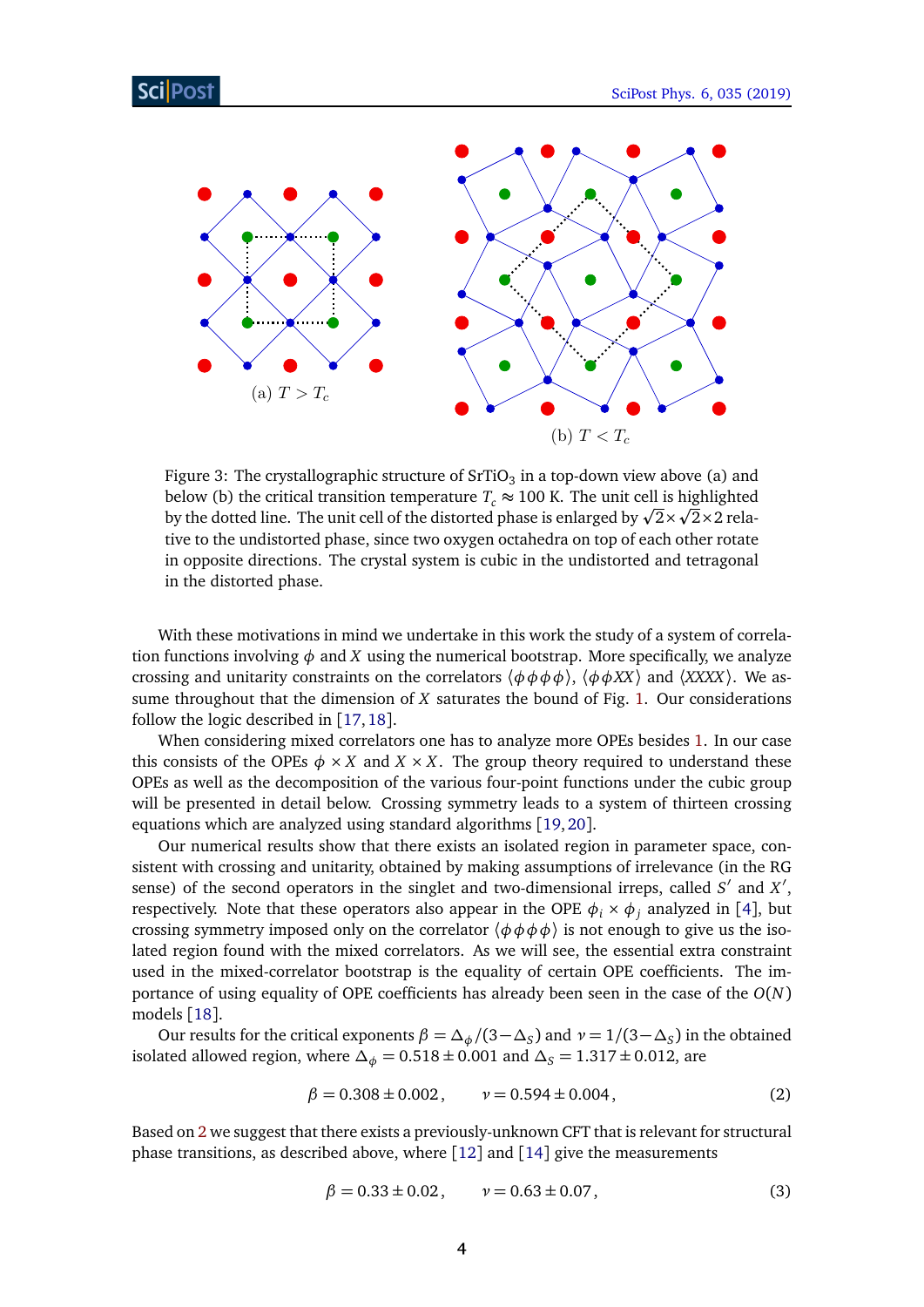respectively. Our suggestion is also based on the presence of cubic symmetry and a threedimensional order parameter. The critical exponent *β* in [3](#page-3-2) has also been reported in the ferromagnetic phase transition of EuS (europium sulfide) [[21](#page-14-2)]. Perhaps other physical systems belong to the same universality class. Experiments that can shrink the critical exponents' error margins would be crucial in testing our suggestion.

This paper is organized as follows. In the next section we describe in detail results for the OPEs and four-point functions that are necessary for our analysis, and list the final crossing equation we use in our numerical explorations. In section [3](#page-9-0) we present our results, and we conclude in section [4.](#page-10-0)

## <span id="page-4-0"></span>**2 OPEs, four-point functions, and crossing equations**

In this section we will analyze in detail the OPEs and the four-point functions we use in our bootstrap analysis. The consequences of cubic symmetry for OPEs and four-point functions of operators transforming in irreps of  $C_3$  have not been explored very much in the literature, so we will attempt to provide a self-contained treatment.

The group  $C_3$  has ten irreps. Viewed as  $S_4 \times \mathbb{Z}_2$ , these are the five irreps of  $S_4$  for each parity, namely the  $1$  (singlet), the  $\overline{1}$  (antisinglet), the  $2$  (diagonal), the  $3$  (off-diagonal), and the  $\bar{3}$  (antisymmetric). These irreps are nicely described by the Young tableaux (see e.g. [[22](#page-14-3)])

$$
1: \boxed{\qquad \qquad}, \quad \bar{1}: \boxed{\qquad \qquad}, \quad 2: \boxed{\qquad \qquad}, \quad 3: \boxed{\qquad \qquad}, \quad \bar{3}: \boxed{\qquad \qquad}}.
$$

The names diagonal and off-diagonal for the **2** and the **3**, respectively, stem from the location of the entries that make them up in the traceless symmetric irrep of *O*(3) from which they descend. The traceless symmetric irrep of *O*(3) is not irreducible under the action of *C*<sup>3</sup> , but splits into diagonal elements making up the **2** and off-diagonal elements making up the **3**. The antisinglet irrep  $\bar{\mathbf{1}}$  of  $C_3$  is an independent antisymmetric one-dimensional irrep.

#### <span id="page-4-1"></span>**2.1 OPEs**

The order-parameter operator  $\phi_i$ ,  $i = 1, 2, 3$  belongs to the off-diagonal irrep and is  $\mathbb{Z}_2$ -odd. Its OPE with itself takes the form

$$
\phi_i \times \phi_j \sim \delta_{ij} S^+ + X_{ij}^+ + Y_{ij}^+ + A_{ij}^-,
$$
\n(5)

where *S* is in the singlet,  $X_{ij}$  in the diagonal,  $Y_{ij}$  in the off-diagonal, and  $A_{ij}$  in the antisymmetric irrep of  $C_3$ .  $X_{ij}$  and  $Y_{ij}$  are symmetric. The signs in the superscripts indicate the spin with which these operators appear in the OPE: even  $(+)$  or odd  $(-)$ .

Let us note here that the off-diagonal irrep can be furnished by an operator with one or with two indices. More specifically, one can write

<span id="page-4-4"></span>
$$
Y_{ij} = \gamma_{ijk} Z_k, \qquad (6)
$$

where  $\gamma_{ijk}$  is a symmetric tensor with

<span id="page-4-3"></span>
$$
\gamma_{123} = \frac{1}{\sqrt{2}}\tag{7}
$$

and all other independent components equal to zero. It exists only for the group  $C_3^2$  $C_3^2$  and not for the hypercubic groups  $C_{N>3}$ . Note that both *Y* and *Z* in [6](#page-4-3) have the same  $\mathbb{Z}_2$  parity. One

<span id="page-4-2"></span><sup>&</sup>lt;sup>2</sup>Strictly speaking, it exists for  $S_4$ , not  $S_4 \times \mathbb{Z}_2 = C_3$ .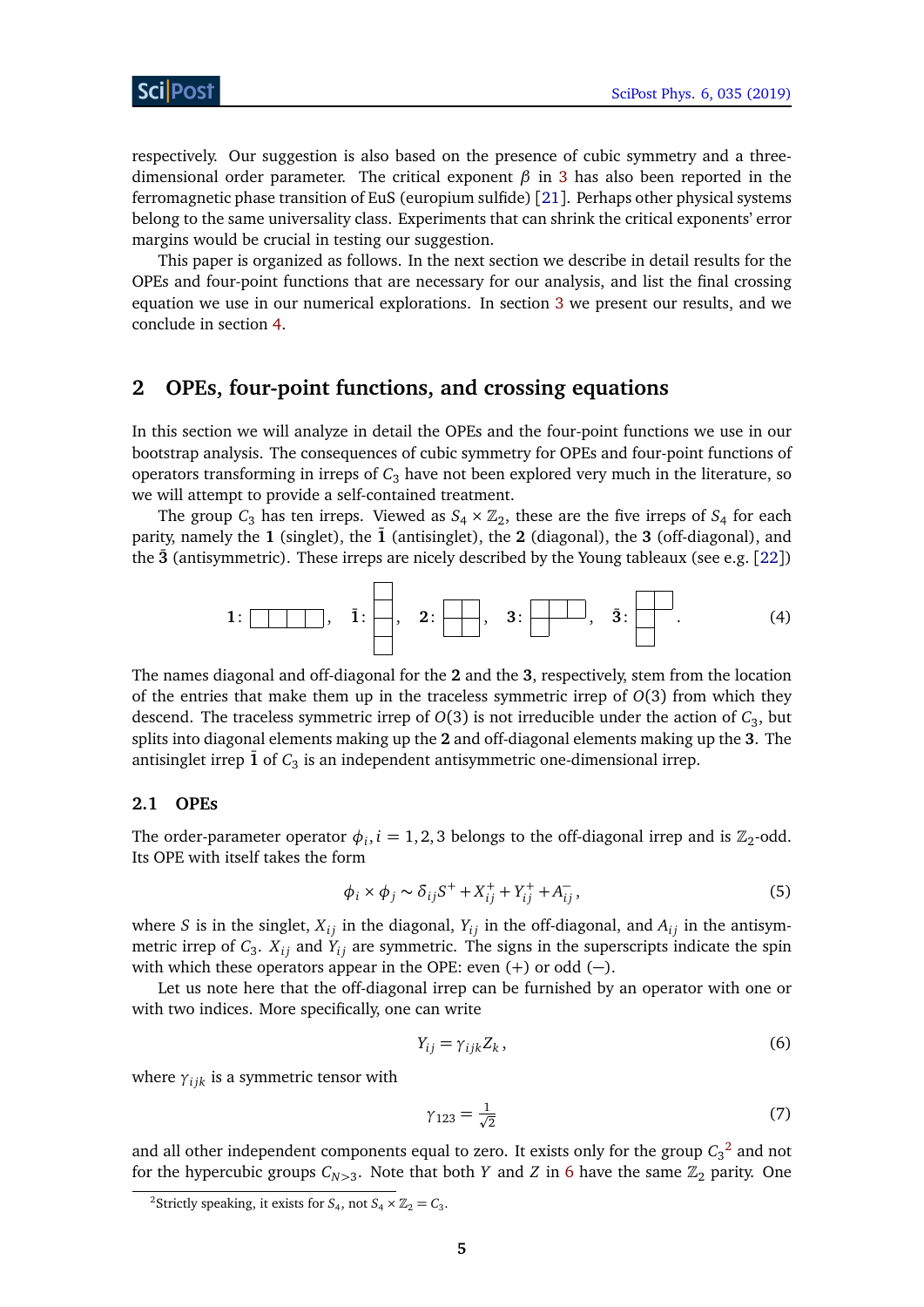can verify that

<span id="page-5-2"></span>
$$
\gamma_{ijm}\gamma_{klm} = -\delta_{ijkl} + \frac{1}{2}(\delta_{ik}\delta_{jl} + \delta_{il}\delta_{jk}),
$$
\n(8)

where  $\delta_{i j k l}$  is one if  $i = j = k = l$  and zero otherwise.

They are perhaps unfamiliar, so it may be useful to give here the global symmetry structure of the two-point functions of operators in the diagonal and off-diagonal irreps of  $C_3$ . For completeness, we include the global symmetry structure of the two-point function of antisymmetric irreps:

$$
\langle X_{ij} X_{kl} \rangle \sim \delta_{ijkl} - \frac{1}{3} \delta_{ij} \delta_{kl} \,, \tag{9}
$$

<span id="page-5-1"></span>
$$
\langle Y_{ij} Y_{kl} \rangle \sim -\delta_{ijkl} + \frac{1}{2} (\delta_{ik} \delta_{jl} + \delta_{il} \delta_{jk}), \qquad (10)
$$

<span id="page-5-3"></span>
$$
\langle A_{ij} A_{kl} \rangle \sim -\frac{1}{2} (\delta_{ik} \delta_{jl} - \delta_{il} \delta_{jk}). \tag{11}
$$

As we see  $\langle Y_{ij} Y_{kl}\rangle = \gamma_{ijm} \gamma_{kln} \langle Z_m Z_n \rangle \sim \gamma_{ijm} \gamma_{kln} \delta_{mn}$ , which then correctly reproduces [10](#page-5-1) due to [8.](#page-5-2)

Another OPE we need for our analysis is that of  $\phi_i$  with  $X_{ik}$ , which takes the form

<span id="page-5-5"></span>
$$
\phi_i \times X_{jk} \sim (\delta_{ijkl} - \frac{1}{3} \delta_{il} \delta_{jk}) Y_l^{\prime \pm} + \delta_{jkl[m} \gamma_{n]li} A_{mn}^{\prime \pm}.
$$
 (12)

The operators in the right-hand side of [12](#page-5-3) are  $\mathbb{Z}_2$ -odd and  $Y'$  transforms in the off-diagonal irrep.<sup>[3](#page-5-4)</sup> Finally, we need the OPE of  $X_{ij}$  with itself. This can be written in the form

$$
X_{ij} \times X_{kl} \sim (\delta_{ijkl} - \frac{1}{3}\delta_{ij}\delta_{kl})S^{+} + \zeta_{ijkl}\bar{S}^{-} + (\delta_{ijklmn} - \frac{1}{3}(\delta_{ij}\delta_{klmn} + \delta_{kl}\delta_{ijmn}) + \frac{1}{9}\delta_{ij}\delta_{kl}\delta_{mn})X^{+}_{mn},
$$
 (13)

where  $\delta_{ijklmn}$  is one if  $i = j = k = l = m = n$  and zero otherwise, and

$$
\zeta_{ijkl} = \delta_{i1}\delta_{j1}(\delta_{k2}\delta_{l2} - \delta_{k3}\delta_{l3}) - \delta_{i2}\delta_{j2}(\delta_{k1}\delta_{l1} - \delta_{k3}\delta_{l3}) + \delta_{i3}\delta_{j3}(\delta_{k1}\delta_{l1} - \delta_{k2}\delta_{l2}),
$$
 (14)

which is traceless in *i*, *j* and *k*, *l* and antisymmetric under  $i j \leftrightarrow kl$ . The operators in the right-hand side of [13](#page-5-5) are  $\mathbb{Z}_2$ -even. The tensor in the last term in [13](#page-5-5) comes from  $(\delta_{ijmn}-\frac{1}{3}% )^{2}/\gamma_{i}\geq0$  $\frac{1}{3}\delta_{ij}\delta_{mn}$ )( $\delta_{klmp} - \frac{1}{3}$  $\frac{1}{3}\delta_{kl}\delta_{mp}$ ) $X^+_{np}$ . Note that, although not necessary, we keep the 1  $\frac{1}{9}$ δ<sub>*i*j</sub>δ<sub>kl</sub>δ<sub>*mn*</sub> contribution despite the fact that  $\delta_{mn}X^+_{mn}=0$ . This way the tensor is traceless in *i*, *j* and *k*, *l* even before we use the tracelessness of  $X_{mn}^+$ .

#### <span id="page-5-0"></span>**2.2 Four-point functions**

With the OPEs [5,](#page-4-4) [12](#page-5-3) and [13](#page-5-5) in hand we can now proceed to the analysis of the four-point functions relevant for our bootstrap analysis. The strategy we employ is to expand the four-point functions in a basis of linearly independent invariant projectors. Since we know all required OPEs, this is a simple exercise, although sufficient care is required in order to identify relations among particular combinations of tensors so that we end up with linearly-independent crossing equations. We will present our results in the  $12 \rightarrow 34$  channel.

The four-point function 〈*φiφjφkφ<sup>l</sup>* 〉 has already been analyzed in detail in [[4,](#page-13-1) [23](#page-14-4)]. We have

<span id="page-5-4"></span><sup>&</sup>lt;sup>3</sup>We hope the notation with the primes indicating these  $\mathbb{Z}_2$ -odd irreps will not cause confusion with the earlier notation of primes indicating the second operators in particular irreps.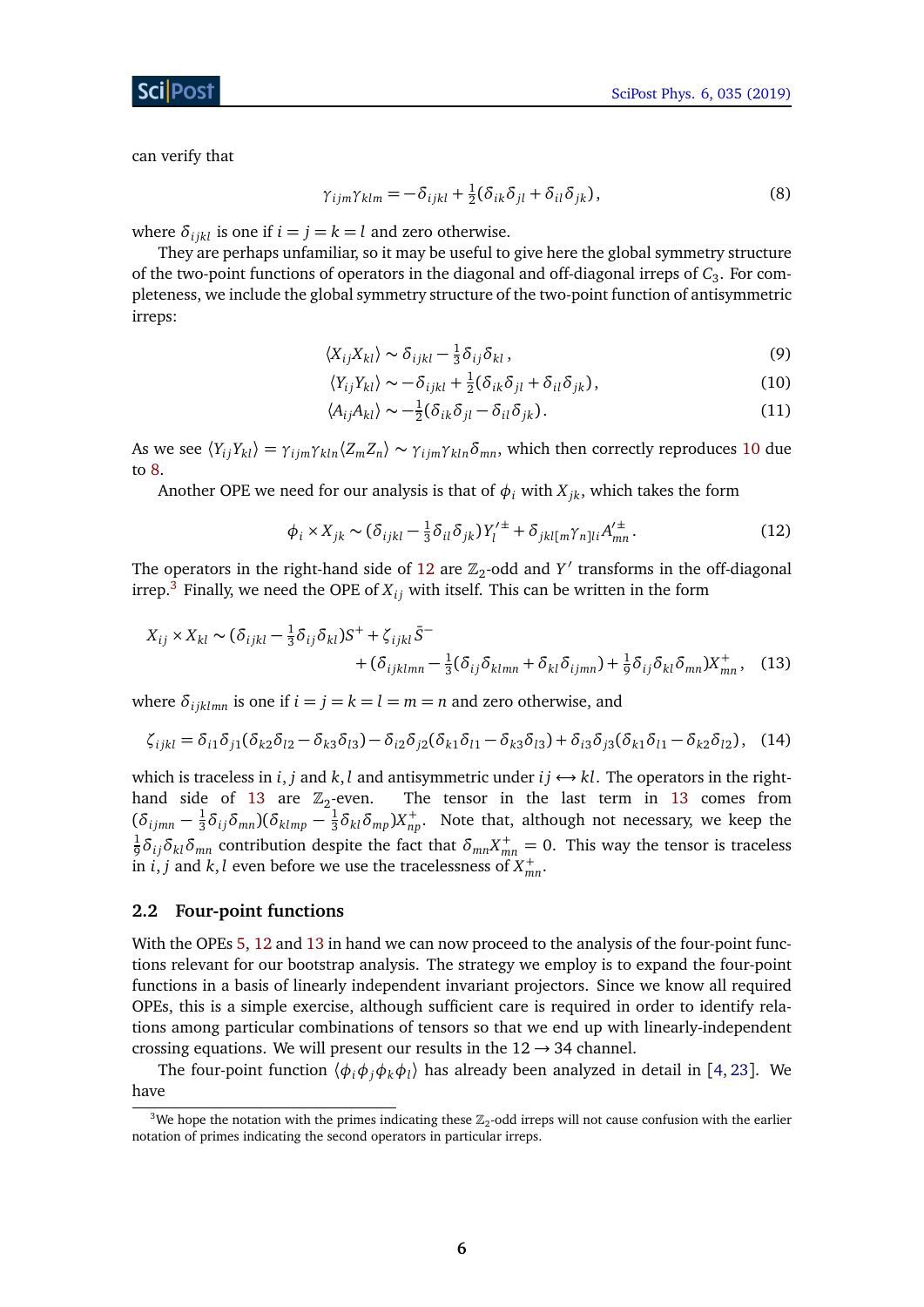$$
x_{12}^{2\Delta_{\phi}} x_{34}^{2\Delta_{\phi}} \langle \phi_i(x_1) \phi_j(x_2) \phi_k(x_3) \phi_l(x_4) \rangle = \sum_{S^+} \lambda_{\phi \phi C_S}^2 P_{1ijkl}^{\phi \phi; \phi \phi} g_{\Delta, \ell}^{\phi \phi; \phi \phi} (u, v)
$$
  
+ 
$$
\sum_{X^+} \lambda_{\phi \phi C_X}^2 P_{2ijkl}^{\phi \phi; \phi \phi} g_{\Delta, \ell}^{\phi \phi; \phi \phi} (u, v) + \sum_{Y^+} \lambda_{\phi \phi C_Y}^2 P_{3ijkl}^{\phi \phi; \phi \phi} g_{\Delta, \ell}^{\phi \phi; \phi \phi} (u, v)
$$
  
- 
$$
\sum_{A} \lambda_{\phi \phi C_A}^2 P_{4ijkl}^{\phi \phi; \phi \phi} g_{\Delta, \ell}^{\phi \phi; \phi \phi} (u, v),
$$
(15)

where we use the conventions of [[19](#page-14-0)] for the conformal block, and the projectors are given by

<span id="page-6-1"></span><span id="page-6-0"></span>
$$
P_{1\,ijkl}^{\phi\phi;\phi\phi} = \delta_{ij}\delta_{kl}, \qquad P_{2\,ijkl}^{\phi\phi;\phi\phi} = \delta_{ijkl} - \frac{1}{3}\delta_{ij}\delta_{kl},
$$
  
\n
$$
P_{3\,ijkl}^{\phi\phi;\phi\phi} = -\delta_{ijkl} + \frac{1}{2}(\delta_{ik}\delta_{jl} + \delta_{il}\delta_{jk}), \qquad P_{4\,ijkl}^{\phi\phi;\phi\phi} = -(\delta_{ik}\delta_{jl} - \delta_{il}\delta_{jk}).
$$
\n(16)

Note that, strictly speaking, projectors should satisfy

<span id="page-6-2"></span>
$$
P_{Iijmn}P_{Jnmkl} = P_{Iijkl}\delta_{IJ}, \qquad \sum_{I} P_{Iijkl} = \delta_{il}\delta_{jk}, \qquad P_{Iijkl}\delta_{il}\delta_{jk} = d_r^{(I)}, \qquad (17)
$$

where  $d_r^{(I)}$  is the dimension of the representation indexed by *I*. However, the tensors in [16](#page-6-0) have been rescaled by positive factors that have been absorbed into the corresponding OPE coefficients in [15,](#page-6-1) so [17](#page-6-2) are not satisfied by [16](#page-6-0) without restoring the appropriate normalizations.

For the four-point function  $\langle \phi_i \phi_j X_{kl} X_{mn} \rangle$  we find

$$
x_{12}^{2\Delta_{\phi}} x_{34}^{2\Delta_{\chi}} \langle \phi_i(x_1) \phi_j(x_2) X_{kl}(x_3) X_{mn}(x_4) \rangle = \sum_{S^+} \lambda_{\phi \phi \mathcal{O}_S} \lambda_{XX\mathcal{O}_S} P_{1\,ijklmn}^{\phi \phi;XX} g_{\Delta,\ell}^{\phi \phi;XX}(u,v) + \sum_{X^+} \lambda_{\phi \phi \mathcal{O}_X} \lambda_{XX\mathcal{O}_X} P_{2\,ijklmn}^{\phi \phi;XX} g_{\Delta,\ell}^{\phi \phi;XX}(u,v), \quad (18)
$$

where

$$
P_{1\,ijklmn}^{\phi\phi;XX} = \delta_{ij} (\delta_{klmn} - \frac{1}{3} \delta_{kl} \delta_{mn}), \qquad (19)
$$

$$
P_{2\,ijklmn}^{\phi\phi;XX} = \delta_{ijklmn} - \frac{1}{3} (\delta_{ij}\delta_{klmn} + \delta_{kl}\delta_{ijmn} + \delta_{mn}\delta_{ijkl}) + \frac{2}{9} \delta_{ij}\delta_{kl}\delta_{mn}.
$$
 (20)

The four-point function  $\langle \phi_i X_{jk} \phi_l X_{mn} \rangle$  takes the form

$$
(x_{12}x_{34})^{\Delta_{\phi}+\Delta_{X}}\left(\frac{x_{13}}{x_{24}}\right)^{\Delta_{\phi}-\Delta_{X}}\langle\phi_{i}(x_{1})X_{jk}(x_{2})\phi_{l}(x_{3})X_{mn}(x_{4})\rangle =\n\sum_{Y'^{\pm}}\lambda_{\phi X\mathcal{O}_{Y'}}^{2}P_{1\,ijklmn}^{\phi X;\phi X}\,\mathcal{S}_{\Delta,\ell}^{\phi X;\phi X}(u,v)\n+ \sum_{A'^{\pm}}\lambda_{\phi X\mathcal{O}_{A'}}^{2}P_{2\,ijklmn}^{\phi X;\phi X}\,\mathcal{S}_{\Delta,\ell}^{\phi X;\phi X}(u,v),\n\tag{21}
$$

where

$$
P_{1\,ijklmn}^{\phi X;\phi X} = \delta_{ijklmn} - \frac{1}{3} (\delta_{kl} \delta_{ijmn} + \delta_{mn} \delta_{ijkl}) + \frac{1}{9} \delta_{ij} \delta_{kl} \delta_{mn},\tag{22}
$$

$$
P_{2\,ijklmn}^{\phi X;\phi X} = -\delta_{ijklmn} + \frac{1}{3} (2\delta_{ij}\delta_{klmn} + \delta_{kl}\delta_{ijmn} + \delta_{mn}\delta_{ijkl}) - \frac{1}{3}\delta_{ij}\delta_{kl}\delta_{mn}.
$$
 (23)

Note, here, the relation

$$
\gamma_{ijk}\gamma_{lmn} = 6\delta_{ijklmn} - 3\,\text{Sym}_{ijk}\,\text{Sym}_{lmn}(3\,\delta_{il}\,\delta_{jkmn} - \delta_{il}\,\delta_{jm}\,\delta_{kn}),\tag{24}
$$

where  $\text{Sym}_{i_1...i_n}$  symmetrizes in  $i_1,\ldots,i_n$  and divides by  $n!$ .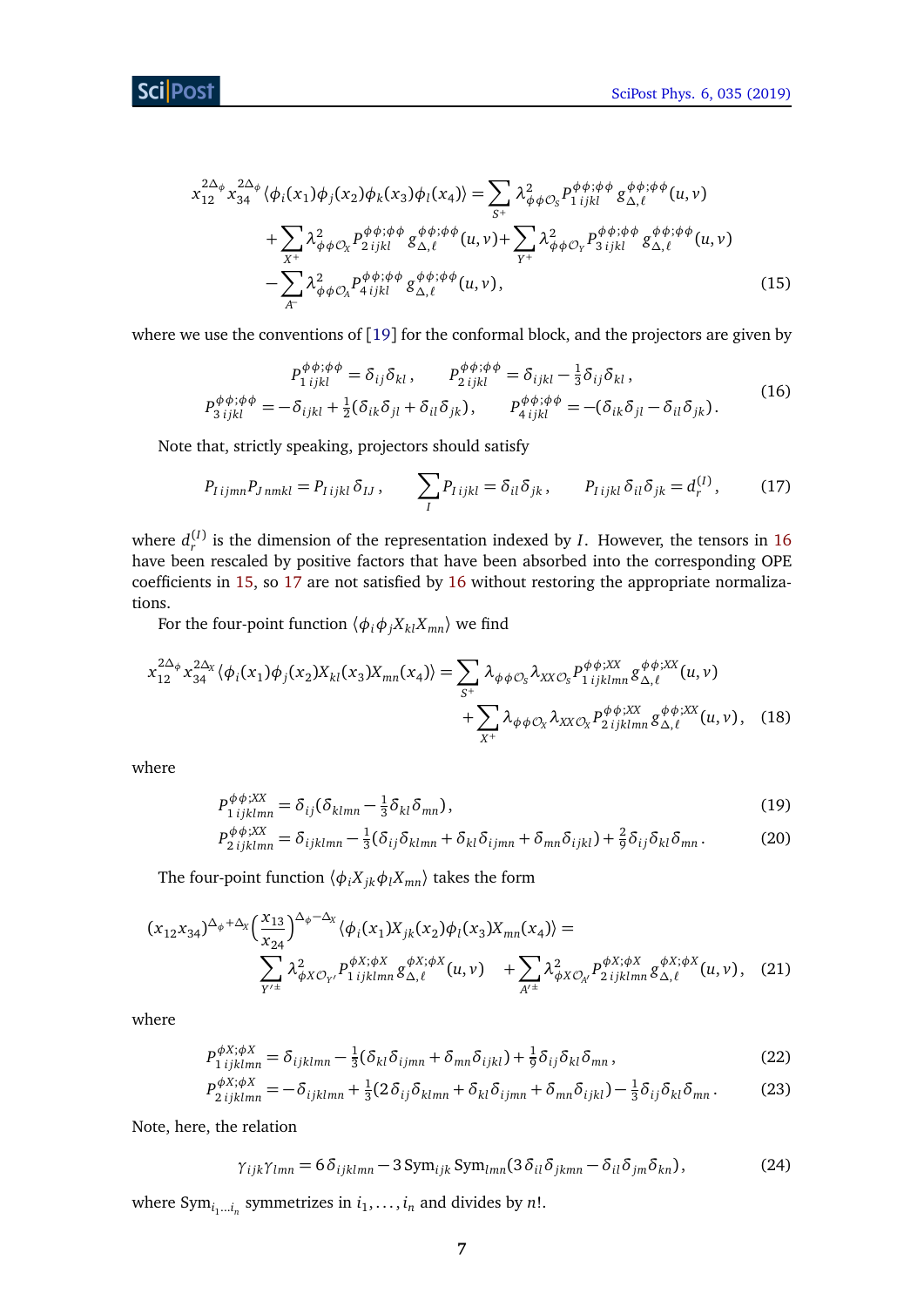#### Sci Post

We also note here the result for the four-point function  $\langle \phi_i X_{jk} X_{lm} \phi_n \rangle$ , which takes the form

$$
(x_{12}x_{34})^{\Delta_{\phi}+\Delta_{X}}\left(\frac{x_{14}^{2}}{x_{13}x_{24}}\right)^{\Delta_{\phi}-\Delta_{X}}\langle\phi_{i}(x_{1})X_{jk}(x_{2})X_{lm}(x_{3})\phi_{n}(x_{4})\rangle = \sum_{Y'^{\pm}}\lambda_{\phi X\mathcal{O}_{Y'}}^{2}\left(-1\right)^{\ell}P_{1\,ijklmn}^{\phi X;X\phi}g_{\Delta,\ell}^{\phi X;X\phi}(u,v) + \sum_{A'^{\pm}}\lambda_{\phi X\mathcal{O}_{A'}}^{2}\left(-1\right)^{\ell}P_{2\,ijklmn}^{\phi X;X\phi}g_{\Delta,\ell}^{\phi X;X\phi}(u,v),\tag{25}
$$

where

$$
P_{1\,ijklmn}^{\phi X;X\phi} = P_{1\,ijklmn}^{\phi X;\phi X}, \qquad P_{2\,ijklmn}^{\phi X;X\phi} = P_{2\,ijklmn}^{\phi X;\phi X}.
$$
\n(26)

Finally, for the four-point function  $\langle X_{ij}X_{kl}X_{mn}X_{pq}\rangle$  we may write

$$
x_{12}^{2\Delta_X} x_{34}^{2\Delta_X} \langle X_{ij}(x_1)X_{kl}(x_2)X_{mn}(x_3)X_{pq}(x_4) \rangle = \sum_{S^+} \lambda_{XX\mathcal{O}_S}^2 P_{1\,ijklmnpq}^{XX;XX} g_{\Delta,\ell}^{XX;XX}(u,v) - \sum_{\bar{S}^-} \lambda_{XX\mathcal{O}_{\bar{S}}}^2 P_{2\,ijklmnpq}^{XX;XX} g_{\Delta,\ell}^{XX;XX}(u,v) + \sum_{X^+} \lambda_{\phi\phi\mathcal{O}_X}^2 P_{3\,ijklmn}^{XX;XX} g_{\Delta,\ell}^{XX;XX}(u,v), \quad (27)
$$

where

$$
P_{1\,ijklmnpq}^{XX;XX} = (\delta_{ijkl} - \frac{1}{3}\delta_{ij}\delta_{kl})(\delta_{mnpq} - \frac{1}{3}\delta_{mn}\delta_{pq}),
$$
\n
$$
P_{2\,ijklmnpq}^{XX;XX} = -\frac{1}{3}\zeta_{ijkl}\zeta_{mnpq} = -\delta_{ijmn}\delta_{klpq} + \frac{1}{3}(\delta_{ij}\delta_{mn}\delta_{klpq} + \delta_{kl}\delta_{pq}\delta_{ijmn}) - (mn \leftrightarrow pq),
$$
\n(29)

$$
P_{3\,ijklmnpq}^{XX;XX} = -\delta_{ijkl}\delta_{mnpq} + \delta_{ijmn}\delta_{klpq} + \delta_{ijpq}\delta_{klmn} + \frac{1}{3}(\delta_{ij}\delta_{kl}\delta_{mnpq} + \delta_{mn}\delta_{pq}\delta_{ijkl})
$$
 (30)  

$$
-\frac{1}{3}(\delta_{ij}\delta_{mn}\delta_{klpq} + \delta_{kl}\delta_{pq}\delta_{ijmn}) - \frac{1}{3}(\delta_{ij}\delta_{pq}\delta_{klmn} + \delta_{kl}\delta_{mn}\delta_{ijpq}) + \frac{1}{9}\delta_{ij}\delta_{kl}\delta_{mn}\delta_{pq}.
$$

Note that the tensor  $\delta_{ijklmnpq}$ , which is one if  $i = j = k = l = m = n = p = q$  and zero otherwise, is not independent:

<span id="page-7-1"></span>
$$
\delta_{ijklmnpq} = \frac{1}{3} (\delta_{ij} \delta_{klmnpq} + \delta_{kl} \delta_{ijmnpq} + \delta_{mn} \delta_{ijklnpq} + \delta_{pq} \delta_{ijklmn})
$$
  
+ 
$$
\frac{1}{6} (\delta_{ijkl} \delta_{mnpq} + \delta_{ijmn} \delta_{klpq} + \delta_{ijpq} \delta_{klmn})
$$
  
- 
$$
\frac{1}{6} (\delta_{ij} \delta_{kl} \delta_{mnpq} + \delta_{mn} \delta_{pq} \delta_{ijkl}) - \frac{1}{6} (\delta_{ij} \delta_{mn} \delta_{klpq} + \delta_{kl} \delta_{pq} \delta_{ijmn})
$$
  
- 
$$
\frac{1}{6} (\delta_{ij} \delta_{pq} \delta_{klmn} + \delta_{kl} \delta_{pq} \delta_{ijpq}) + \frac{1}{6} \delta_{ij} \delta_{kl} \delta_{mn} \delta_{pq}.
$$
 (31)

We emphasize that equations like [31](#page-7-1) are only valid for  $N = 3$ .

#### <span id="page-7-0"></span>**2.3 Crossing equations**

We can now impose crossing symmetry on the four-point functions involving  $\phi$  and *X* analyzed in the previous subsection. Recall that there the four-point functions were decomposed in the  $12 \rightarrow 34$  channel, so crossing symmetry requires equating those results with the decomposition of the same four-point functions in the  $14 \rightarrow 32$  channel. When the dust settles we find thirteen linearly-independent crossing equations. They can be brought to the form

$$
\sum_{S^{+}} (\lambda_{\phi\phi\mathcal{O}_{S}} \lambda_{XX\mathcal{O}_{S}}) \vec{T}_{S,\Delta,\ell} \begin{pmatrix} \lambda_{\phi\phi\mathcal{O}_{S}} \\ \lambda_{XX\mathcal{O}_{S}} \end{pmatrix} + \sum_{X^{+}} (\lambda_{\phi\phi\mathcal{O}_{X}} \lambda_{XX\mathcal{O}_{X}}) \vec{T}_{X,\Delta,\ell} \begin{pmatrix} \lambda_{\phi\phi\mathcal{O}_{X}} \\ \lambda_{XX\mathcal{O}_{X}} \end{pmatrix} + \sum_{Y^{+}} \lambda_{\phi\phi\mathcal{O}_{Y}}^{2} \vec{V}_{Y,\Delta,\ell} + \sum_{Y^{+}} \lambda_{\phi X\mathcal{O}_{Y'}}^{2} \vec{V}_{Y',\Delta,\ell} + \sum_{A^{+}} \lambda_{\phi X\mathcal{O}_{A'}}^{2} \vec{V}_{A',\Delta,\ell} + \sum_{\bar{S}^{-}} \lambda_{\phi\phi\mathcal{O}_{\bar{S}}}^{2} \vec{V}_{\bar{S},\Delta,\ell} = 0, \tag{32}
$$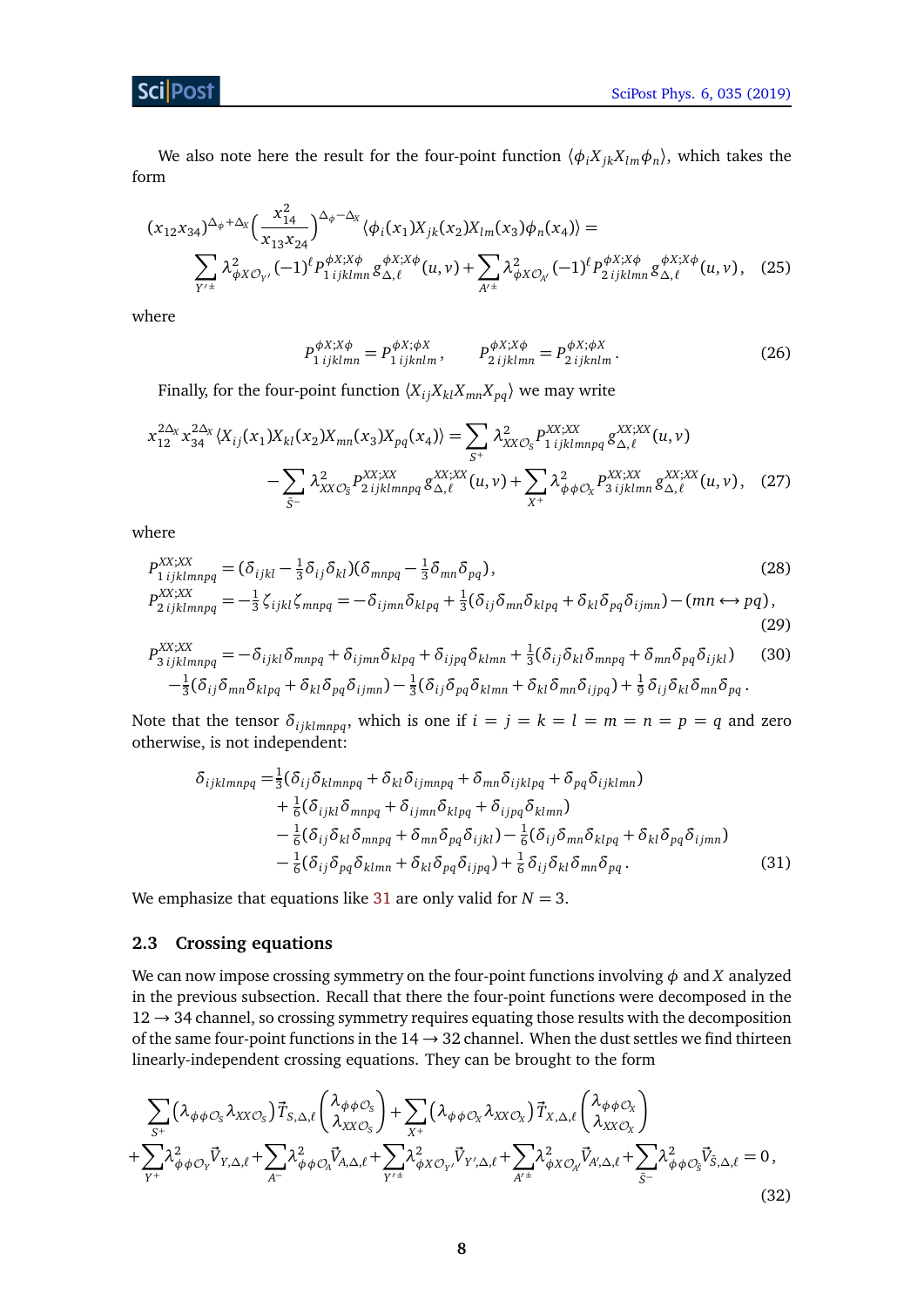## **ScilPost**

where  $\vec{V}_{Y,\Delta,\ell},\vec{V}_{A,\Delta,\ell},\vec{V}_{Y',\Delta,\ell},\vec{V}_{A',\Delta,\ell},$  and  $\vec{V}_{\bar{S},\Delta,\ell}$  are 13-vectors of scalar quantities, while  $\vec{T}_{S,\Delta,\ell}$ and *T~ <sup>X</sup>*,*∆*,*`* are 13-vectors of 2 × 2 matrices. Their components are given by

$$
T_{S,\Delta,\ell}^{1} = \begin{pmatrix} 0 & 0 \\ 0 & 0 \end{pmatrix}, \quad T_{S,\Delta,\ell}^{2} = \begin{pmatrix} F^{\phi\phi;\phi\phi} & 0 \\ -\Delta,\ell & 0 \end{pmatrix}, \quad T_{S,\Delta,\ell}^{3} = \begin{pmatrix} F^{\phi\phi;\phi\phi} & 0 \\ 0 & 0 \end{pmatrix}, \quad T_{S,\Delta,\ell}^{4} = \begin{pmatrix} F^{\phi\phi;\phi\phi} & 0 \\ 0 & 0 \end{pmatrix},
$$

$$
T_{S,\Delta,\ell}^{5} = \begin{pmatrix} 0 & 0 \\ 0 & 0 \end{pmatrix}, \quad T_{S,\Delta,\ell}^{6} = \begin{pmatrix} 0 & 0 \\ 0 & F_{-\Delta,\ell}^{XX;XX} \end{pmatrix}, \quad T_{S,\Delta,\ell}^{7} = \begin{pmatrix} 0 & 0 \\ 0 & F_{+\Delta,\ell}^{XX;XX} \end{pmatrix},
$$

$$
T_{S,\Delta,\ell}^{8} = \begin{pmatrix} 0 & \frac{1}{2}F^{\phi\phi;XX}_{+,\Delta,\ell} \\ \frac{1}{2}F_{+,\Delta,\ell}^{\phi\phi;XX} & 0 \end{pmatrix}, \quad T_{S,\Delta,\ell}^{9} = \begin{pmatrix} 0 & \frac{1}{2}F^{\phi\phi;XX}_{+,\Delta,\ell} \\ \frac{1}{2}F_{+,\Delta,\ell}^{\phi\phi;XX} & 0 \end{pmatrix}, \quad T_{S,\Delta,\ell}^{10-13} = \begin{pmatrix} 0 & 0 \\ 0 & 0 \end{pmatrix},
$$
(33)

$$
T_{X,\Delta,\ell}^{1} = \begin{pmatrix} 0 & 0 \\ 0 & 0 \end{pmatrix}, T_{X,\Delta,\ell}^{2} = \begin{pmatrix} -\frac{1}{3} F_{-, \Delta,\ell}^{\phi, \phi, \phi} & 0 \\ 0 & 0 \end{pmatrix}, T_{X,\Delta,\ell}^{3} = \begin{pmatrix} -\frac{1}{3} F_{+, \Delta,\ell}^{\phi, \phi, \phi} & 0 \\ 0 & 0 \end{pmatrix}, T_{X,\Delta,\ell}^{4} = \begin{pmatrix} \frac{2}{3} F_{-, \Delta,\ell}^{\phi, \phi, \phi} & 0 \\ 0 & 0 \end{pmatrix},
$$
  
\n
$$
T_{X,\Delta,\ell}^{5} = \begin{pmatrix} 0 & 0 \\ 0 & F_{-, \Delta,\ell}^{XX;XX} \end{pmatrix}, T_{X,\Delta,\ell}^{6} = \begin{pmatrix} 0 & 0 \\ 0 & 0 \end{pmatrix}, T_{X,\Delta,\ell}^{7} = \begin{pmatrix} 0 & 0 \\ 0 & -2F_{+, \Delta,\ell}^{XX;XX} \end{pmatrix},
$$
  
\n
$$
T_{X,\Delta,\ell}^{8} = \frac{1}{3} T_{X,\Delta,\ell}^{10} = \begin{pmatrix} 0 & \frac{1}{6} F_{-, \Delta,\ell}^{\phi, \phi, \chi X} & 0 \\ \frac{1}{6} F_{-, \Delta,\ell}^{\phi, \phi, \chi X} & 0 & 0 \end{pmatrix}, T_{X,\Delta,\ell}^{9} = \frac{1}{3} T_{X,\Delta,\ell}^{11} = \begin{pmatrix} 0 & \frac{1}{6} F_{+, \Delta,\ell}^{\phi, \phi, \chi X} \\ \frac{1}{6} F_{+, \Delta,\ell}^{\phi, \phi, \chi X} & 0 \end{pmatrix},
$$
  
\n
$$
T_{X,\Delta,\ell}^{12,13} = \begin{pmatrix} 0 & 0 \\ 0 & 0 \end{pmatrix},
$$
  
\n
$$
T_{X,\Delta,\ell}^{12,13} = \begin{pmatrix} 0 & 0 \\ 0 & 0 \end{pmatrix},
$$
  
\n(34)

$$
V_{Y,\Delta,\ell}^1 = F^{\phi\phi;\phi\phi}_{-\Delta,\ell}, \quad V_{Y,\Delta,\ell}^2 = F^{\phi\phi;\phi\phi}_{-\Delta,\ell}, \quad V_{Y,\Delta,\ell}^3 = -F^{\phi\phi;\phi\phi}_{+\Delta,\ell}, \quad V_{Y,\Delta,\ell}^{4-13} = 0, \tag{35}
$$

$$
V_{A,\Delta,\ell}^1 = F_{-,\Delta,\ell}^{\phi\phi;\phi\phi}, \quad V_{A,\Delta,\ell}^2 = -F_{-,\Delta,\ell}^{\phi\phi;\phi\phi}, \quad V_{A,\Delta,\ell}^3 = F_{+,\Delta,\ell}^{\phi\phi;\phi\phi}, \quad V_{A,\Delta,\ell}^{4-13} = 0,
$$
 (36)

$$
V_{Y',\Delta,\ell}^{1-7} = 0, \quad V_{Y',\Delta,\ell}^{8} = \frac{2}{3} V_{Y',\Delta,\ell}^{10} = \frac{2}{3} (-1)^{\ell} F_{-, \Delta,\ell}^{\phi X;X\phi} , \quad V_{Y',\Delta,\ell}^{9} = \frac{2}{3} V_{Y',\Delta,\ell}^{11} = \frac{2}{3} (-1)^{\ell+1} F_{+, \Delta,\ell}^{\phi X;X\phi} ,
$$

$$
V_{Y',\Delta,\ell}^{12} = F_{-, \Delta,\ell}^{\phi X; \phi X} , \quad V_{Y',\Delta,\ell}^{13} = 0 ,
$$
(37)

$$
V_{A',\Delta,\ell}^{1-9} = 0, \quad V_{A',\Delta,\ell}^{10} = (-1)^{\ell+1} F_{-, \Delta,\ell}^{\phi X;X\phi}, \quad V_{A',\Delta,\ell}^{11} = (-1)^{\ell} F_{+, \Delta,\ell}^{\phi X;X\phi},
$$
  

$$
V_{A',\Delta,\ell}^{12} = 0, \quad V_{A',\Delta,\ell}^{13} = F_{+, \Delta,\ell}^{\phi X; \phi X},
$$
  
(38)

and

$$
V_{\bar{S},\Delta,\ell}^{1-4} = 0, \quad V_{\bar{S},\Delta,\ell}^{5} = -V_{\bar{S},\Delta,\ell}^{6} = F_{-,\Delta,\ell}^{XX;XX}, \quad V_{\bar{S},\Delta,\ell}^{7} = F_{+,\Delta,\ell}^{XX;XX}, \quad V_{\bar{S},\Delta,\ell}^{8-13} = 0. \tag{39}
$$

In these equations we use the standard notation

$$
F_{\pm,\Delta,\ell}^{\mathcal{O}_1\mathcal{O}_2;\mathcal{O}_3\mathcal{O}_4}(u,v) = v^{\frac{1}{2}(\Delta_2+\Delta_3)} g_{\Delta,\ell}^{\mathcal{O}_1\mathcal{O}_2;\mathcal{O}_3\mathcal{O}_4}(u,v) \pm (u \leftrightarrow v), \qquad (40)
$$

where the dependence of the conformal block  $g_{\Delta\ell}^{\mathcal{O}_1\mathcal{O}_2;\mathcal{O}_3\mathcal{O}_4}$  $\Delta_{\lambda}$ ,  $\Delta_{\lambda}$  (*u*, *v*) on the dimensions  $\Delta_a$  of the operators  $\mathcal{O}_a$ ,  $a = 1, ..., 4$ , comes only through the combinations  $\Delta_1 - \Delta_2$  and  $\Delta_3 - \Delta_4$ .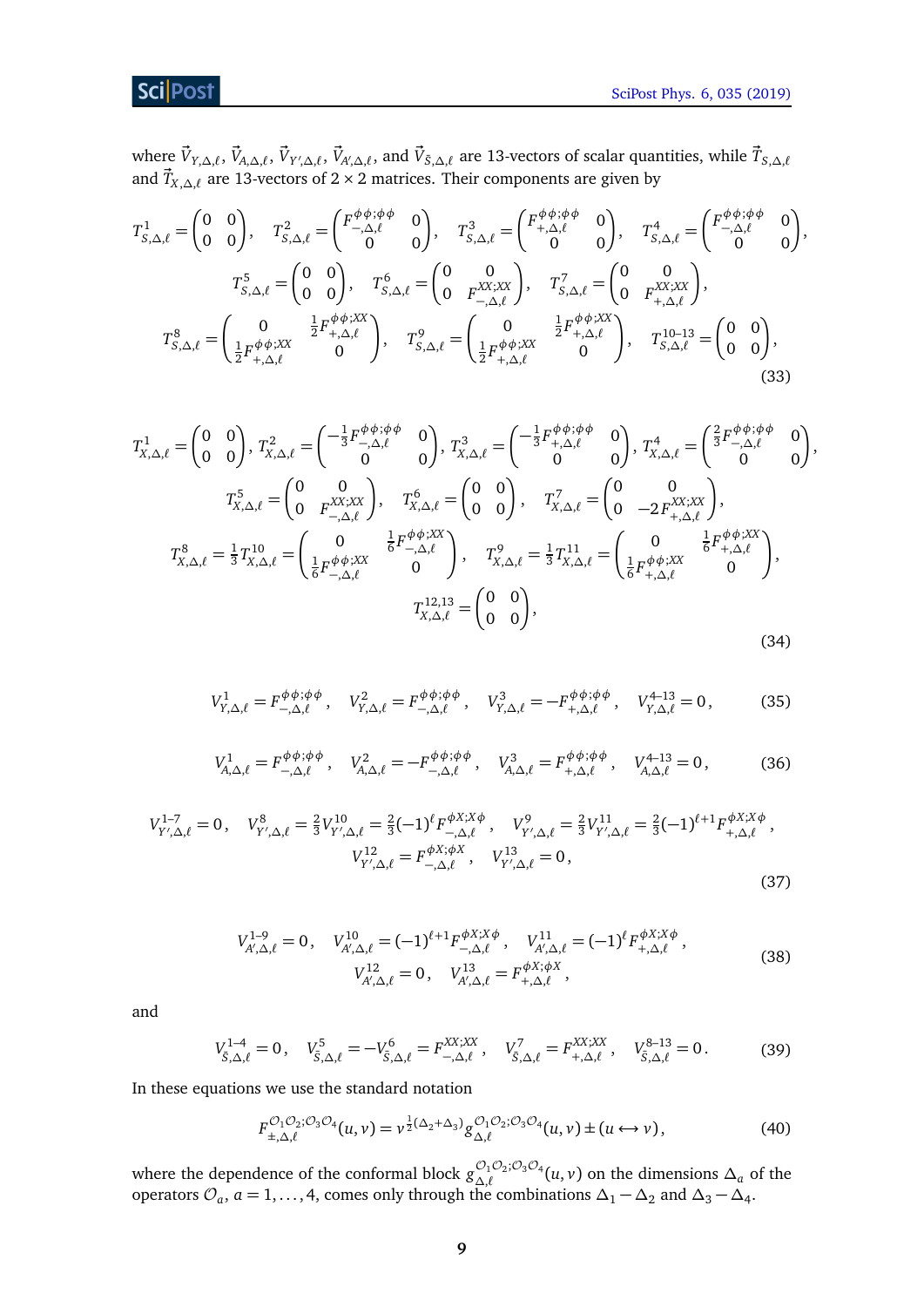<span id="page-9-3"></span>

Figure 4: Upper bound on the dimension of the first singlet operator *S*. For this plot we assume that *∆<sup>X</sup>* lies on the bound of Fig. [1](#page-2-0) and we impose the gaps *∆X*<sup>0</sup> *>* 3.0 and  $\Delta_{\phi}$  > 1.0. The red area is excluded.

### <span id="page-9-0"></span>**3 Results**

In this section we present the results of our numerical exploration of  $\phi$ -*X* mixed correlators in unitary theories with cubic symmetry. Parameter choices in PyCFTBoot are as follows: nmax=7, mmax=5, kmax=32. We include spins up to  $\ell_{\text{max}} = 26$ . For SDPB we use the options –findPrimalFeasible and –findDualFeasible, [4](#page-9-1) and we further set –precision=660, –dualErrorThreshold=1e-20, and default values for other parameters.

As a first result we would like to mention that the plot of Fig. [1](#page-2-0) remains the same even when we use the system of *φ*-*X* mixed correlators. Assuming that *∆<sup>X</sup>* lies on the bound of Fig. [1,](#page-2-0) we can obtain a bound on  $\Delta_S$  using the additional assumptions  $\Delta_{X'}$  > 3.0 and  $\Delta_{\phi'}$  > 1.0. We remind the reader that  $\phi$  appears in the  $\phi \times X$  OPE in the  $Y'^+$  set of operators for spin zero, and the corresponding OPE coefficient is equal to the OPE coefficient with which *X* appears in the  $\phi \times \phi$  OPE, i.e.  $c_{\phi \phi X} = c_{\phi X \phi}$ . Unless otherwise noted, we use this OPE coefficient equality throughout this section. The next scalar operator in the  $Y'$  set of operators is here called *φ*<sup>*'*</sup>, and we impose the mild gap *∆*<sub>*φ*</sub> *>* 1.0 in order to ensure that the equality of the OPE coefficients we mentioned provides an actual constraint  $[18]$  $[18]$  $[18]$ .<sup>[5](#page-9-2)</sup> The bound is shown in Fig. [4.](#page-9-3) The bound of Fig. [4](#page-9-3) clearly indicates a region, located horizontally around  $\Delta_{\phi} = 0.518$ , in which one could expect to find a special solution to the crossing equations.

Still assuming that *∆<sup>X</sup>* lies on the bound of Fig. [1,](#page-2-0) we now obtain a region of allowed  $\Delta$ <sub>*S*</sub>, with the assumptions  $\Delta$ <sub>*S'*</sub>,  $\Delta$ <sub>*X'*</sub> > 3.0, and  $\Delta$ <sub>*φ'*</sub> > 1.0. Our results are shown in Fig. [5.](#page-10-1) Compared to Fig. [4,](#page-9-3) the only extra assumption for the plot of Fig. [5](#page-10-1) is that we take  $\Delta_{S'}$  > 3.0. Clearly, the shape of the allowed region in Fig. [5](#page-10-1) suggests that something special is happening in the region of the fist. This is because of the fact that the narrowing of the allowed region observed all the way to the wrist does not continue, but instead we see a widening. This

<span id="page-9-1"></span><sup>4</sup>With these options if SDPB finds a primal feasible solution then the assumed operator spectrum is allowed, while if it finds a dual feasible solution then the assumed operator spectrum is excluded.

<span id="page-9-2"></span><sup>&</sup>lt;sup>5</sup>We have verified that our results are not sensitive to the gap we choose on  $\Delta_{\phi'}$ , assuming it remains between 0.6 and 1.1.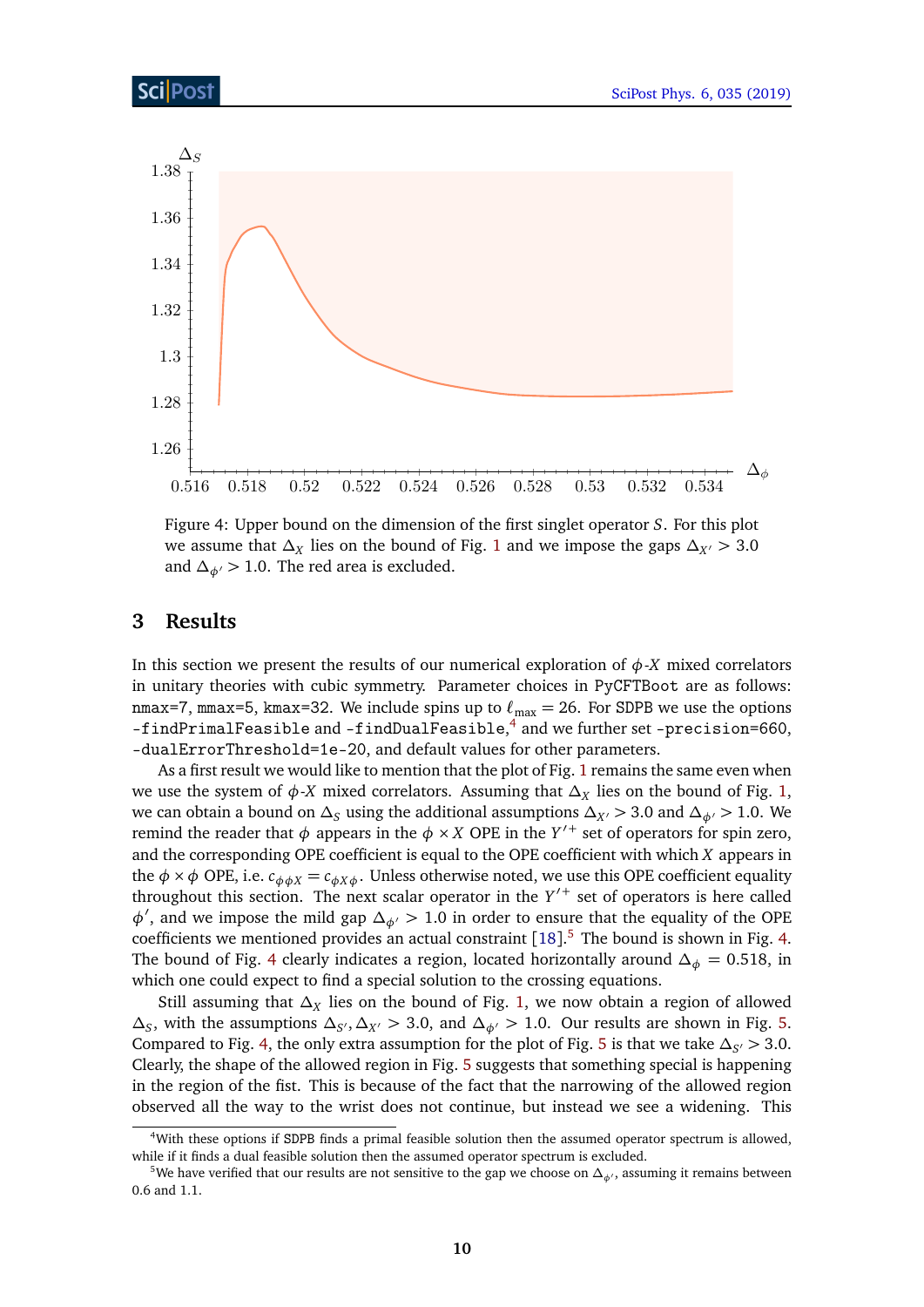<span id="page-10-1"></span>

Figure 5: Allowed region, in green, for the dimension of the first singlet operator *S*. The red area is excluded. To obtain this plot we make the assumptions  $\Delta_{S'}, \Delta_{X'}$   $>$  3.0 and  $\Delta_{\phi}$  > 1.0. The allowed region here looks like an arm, with the narrow wrist and the wider fist.

indicates that a solution to crossing symmetry, and hence a CFT, lies in the fist of the allowed region.

Let us now make the assumptions  $\Delta_{S'}$   $>$  3.8,  $\Delta_{X'}$   $>$  3.0, and  $\Delta_{\phi'}$   $>$  1.0. We only raised the gap of *S'* compared to the previous choices. We can see that, as we raise this gap, the wrist of the allowed region in Fig. [5](#page-10-1) narrows. With  $\Delta_{S'}$  > 3.8 the fist actually separates from the rest of the arm, and we obtain an isolated allowed region! This is shown in Fig. [6.](#page-11-0) Note that had we not imposed the equality  $c_{\phi\phi X} = c_{\phi X\phi}$ , we would not have obtained the separation that led to the isolated allowed region. We would like to point out that an isolated region of roughly the same size and shape is obtained for choices of the  $\Delta_{S'}$  gap between  $\Delta_{S'} \approx 3.7$  and  $\Delta_{S'}$  ≈ 3.9. For  $\Delta_{S'}$  ≥ 3.9 the isolated allowed region is abruptly lost. This is consistent with results of [[4,](#page-13-1) Fig. 7]. The isolated regions for the different choices of the *∆<sup>S</sup>* <sup>0</sup> gap are shown in Fig. [7.](#page-11-1)

Figs. [6](#page-11-0) and [7](#page-11-1) contain the most important results of this paper. It is natural to assert that the isolated allowed regions seen there contain operator dimensions of an actual strongly-coupled CFT.

## <span id="page-10-0"></span>**4 Conclusion**

In this work we have carried out a detailed numerical analysis of theories with cubic symmetry in three dimensions. We analyzed a system of mixed four-point functions, and after experimenting with assumptions on the spectrum we managed to find an isolated region allowed by unitarity and crossing symmetry. Based on earlier bootstrap experience, where similar allowed regions were found around already known CFTs, we concluded that our allowed region hosts a CFT with cubic symmetry. This CFT has only one relevant scalar singlet operator. In experiments this would correspond to the temperature that needs to be tuned in order to reach the critical point.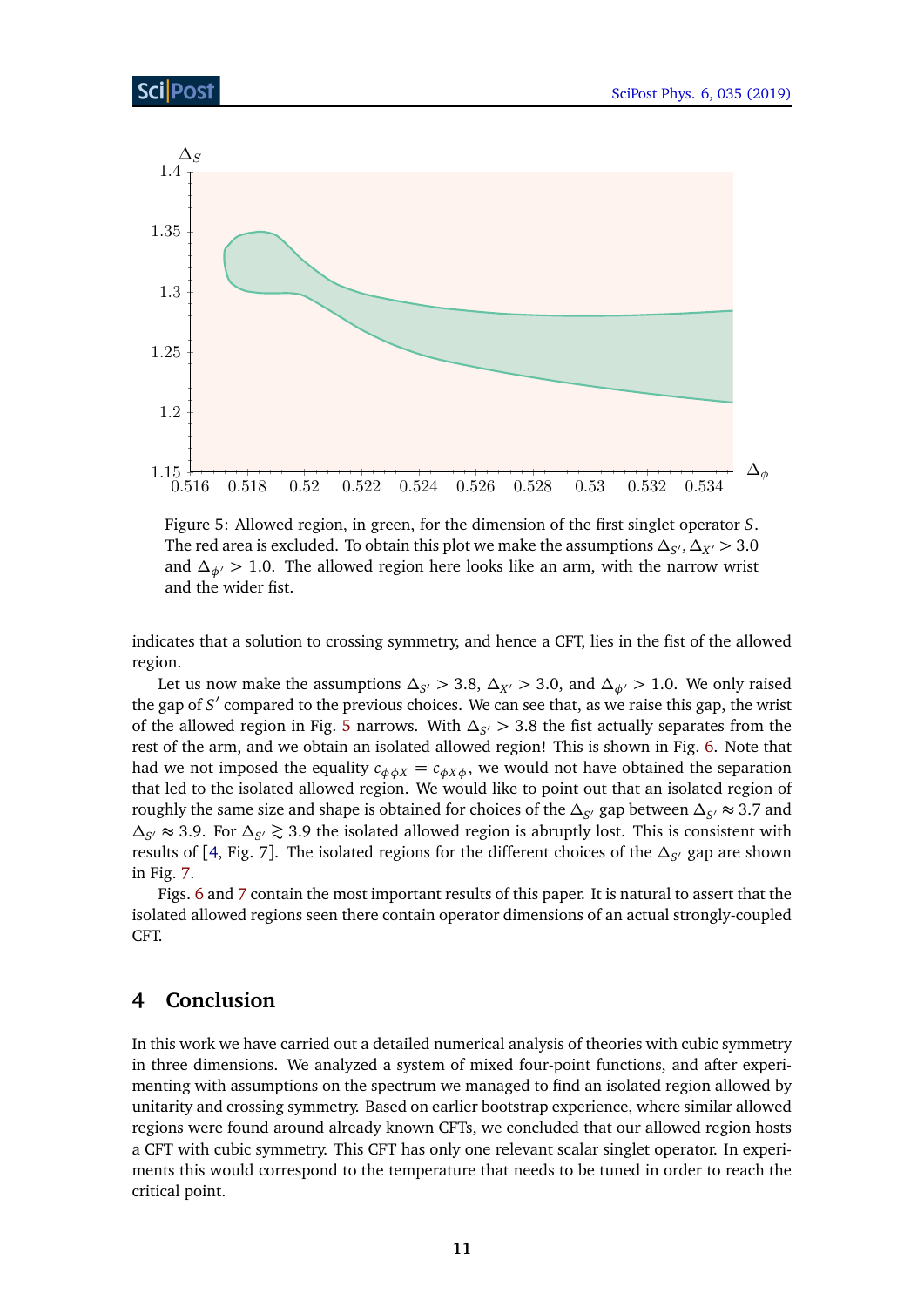<span id="page-11-0"></span>

Figure 6: Allowed region, in green, for the dimension of the first singlet operator *S*. The red area is excluded. To obtain this plot we make the assumptions  $\Delta_{S'} > 3.8$ ,  $\Delta$ *X*<sup>*(*</sup> > 3.0 and  $\Delta$ <sub>*φ*</sub> $/$  > 1.0.

<span id="page-11-1"></span>

Figure 7: Allowed regions, in green, for the dimension of the first singlet operator *S*. The red area is excluded. Three closed allowed regions are plotted in green. For all of them we assume  $\Delta_{X'} > 3.0$  and  $\Delta_{\phi'} > 1.0$ . We also assume  $\Delta_{S'} > 3.7, 3.8, 3.9$  to obtain the largest, intermediate, and smallest allowed region, respectively.

The CFT we are studying here does not appear to be previously known. The standard tool for looking for CFTs in  $d = 3$  is the  $\varepsilon$  expansion below  $d = 4$ . The  $\varepsilon$  expansion gives a nontrivial cubic theory in  $d = 4 - \varepsilon [1, 24, 25]$  $d = 4 - \varepsilon [1, 24, 25]$  $d = 4 - \varepsilon [1, 24, 25]$  $d = 4 - \varepsilon [1, 24, 25]$  $d = 4 - \varepsilon [1, 24, 25]$  $d = 4 - \varepsilon [1, 24, 25]$  $d = 4 - \varepsilon [1, 24, 25]$ , but as already noticed in [[4](#page-13-1)] results for operator dimensions obtained for that theory are in disagreement with what we find here.<sup>[6](#page-11-2)</sup> For example, the  $\varepsilon$  expansion [[28](#page-14-7)] as well as the fixed-dimension methods used in [[29](#page-14-8)] give  $\Delta_{S'}$  just slightly above marginality, which is not the case for our theory. We find the possibility that the  $\varepsilon$  expansion produces wrong results unlikely, although we cannot exclude it.

<span id="page-11-2"></span> $6$ The results of [[4](#page-13-1)] were obtained with a spectrum analysis [[26,](#page-14-9) [27](#page-14-10)] consistent with our results in this work.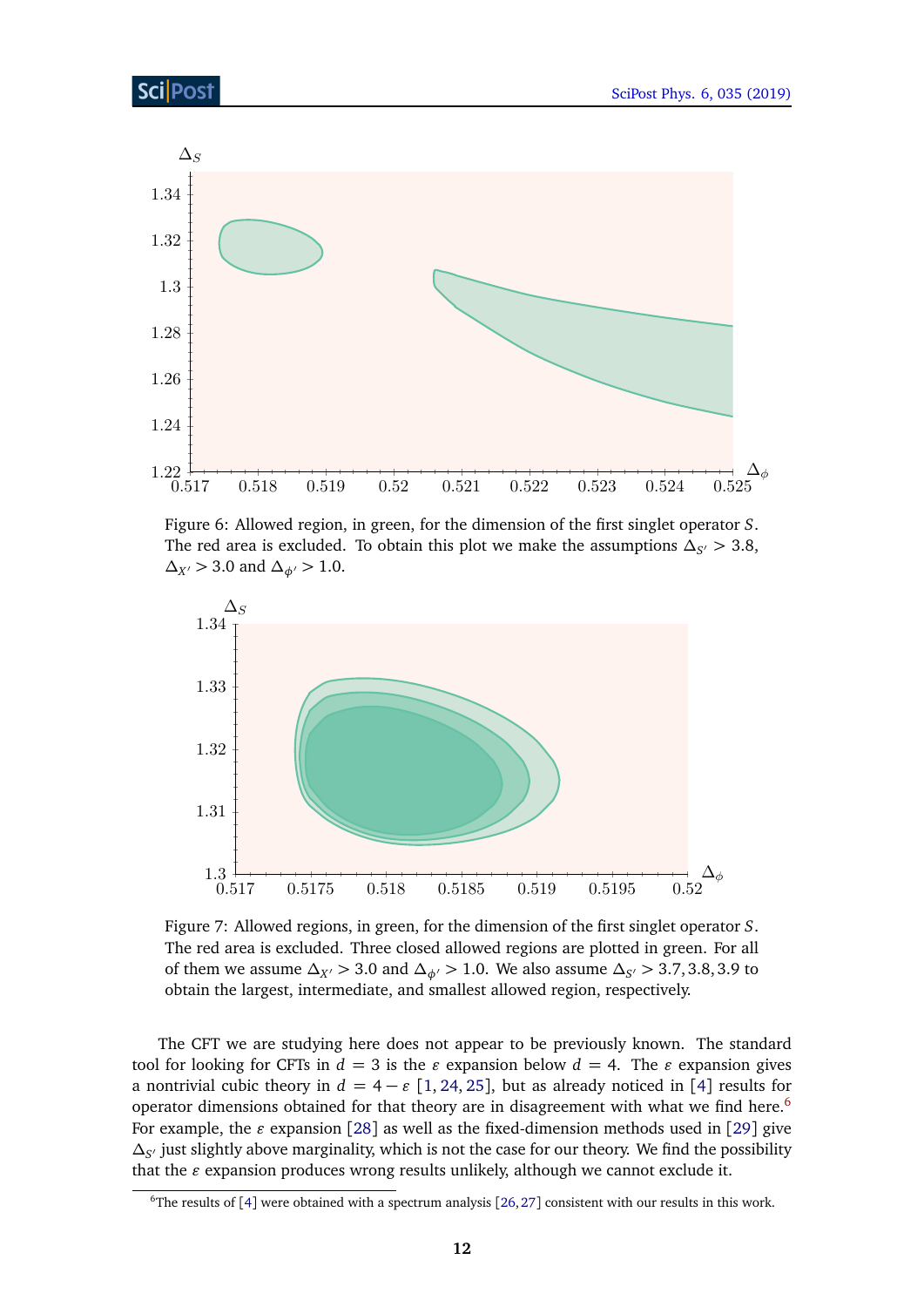Another, more likely possibility, is that the theory we find here is a theory with cubic symmetry that cannot be captured with perturbative methods. A class of such theories can be obtained after resummations of perturbative beta functions that lead to extra fixed points not found in perturbation theory. As an example, these resummation methods have suggested a non-perturbative fixed point for  $O(3) \times O(2)$  frustrated spin systems [[30–](#page-14-11)[32](#page-14-12)], evidence for which has also been found with the bootstrap [[33](#page-14-13)]. The existence of such fixed points, however, has been challenged in [[34–](#page-14-14)[36](#page-15-0)]. Using the results of [[29](#page-14-8)] a non-perturbative fixed point cannot be found for cubic theories.<sup>[7](#page-12-2)</sup> It is possible that resummations performed with higher than six-loop results would reveal evidence for a strongly-coupled cubic CFT not seen in the  $\varepsilon$ expansion. Clearly, Monte Carlo simulations would be very helpful in settling this issue. Note that our CFT has no relevance to cubic magnets at the critical point, for critical exponents for those systems have been measured and are very close to the ones predicted by the Heisenberg model. We propose to refer to our CFT by the name "Platonic CFT".<sup>[8](#page-12-3)</sup>

Future work includes enlarging the set of operators we consider in our four-point functions. In this work we considered two operators, namely  $\phi_i$  and  $X_i$ , but in the future we would like to analyze numerically the system of correlators involving the scalar singlet *S* as well. With the full system of crossing equations we hope to be able to get a three-dimensional isolated allowed region in the plot of allowed dimensions of  $\phi_i$ ,  $X_{ij}$ , and *S*. We also hope to be able to push the precision in order to obtain more accurate determinations of the critical exponents. In that regard, the so-called *θ*-scan explored in [[37,](#page-15-1) [38](#page-15-2)] may also lead to improvements. For these future endeavors we would greatly benefit from faster numerical optimization algorithms than are currently available.

#### **Acknowledgements**

We would like to thank C. Behan for a modification of PyCFTBoot that allowed us to easily impose equality of OPE coefficients. AS thanks A. Vichi for many illuminating discussions. We also thank H. Osborn, S. Rychkov, and A. Vichi for comments on the manuscript. SRK would like to thank the Crete Center for Quantum Complexity and Nanotechnology for use of the Metropolis cluster, as well as G. Kapetanakis for computing support. SRK would also like to thank ITCP Crete for financial support as well as CERN-TH and AS for hospitality during a visit. The numerical computations in this paper were run on the LXPLUS cluster at CERN and the Metropolis cluster at the Crete Center for Quantum Complexity and Nanotechnology.

#### **References**

- <span id="page-12-0"></span>[1] A. Pelissetto and E. Vicari, *Critical phenomena and renormalization group theory*, Phys. Rept. **368**, 549 (2002), doi:10.1016/[S0370-1573\(02\)00219-3,](http://dx.doi.org/10.1016/S0370-1573(02)00219-3) [[arXiv:cond](https://arxiv.org/abs/cond-mat/0012164)mat/[0012164](https://arxiv.org/abs/cond-mat/0012164)].
- <span id="page-12-1"></span>[2] M. Caselle and M. Hasenbusch, *The stability of the O(N) invariant fixed point in three-dimensions*, J. Phys. A **31**, 4603 (1998), doi:10.1088/[0305-4470](http://dx.doi.org/10.1088/0305-4470/31/20/004)/31/20/004, [[arXiv:cond-mat](https://arxiv.org/abs/cond-mat/9711080)/9711080].

<span id="page-12-3"></span><span id="page-12-2"></span> $7$ We thank A. Vichi for informing us about this fact.

<sup>&</sup>lt;sup>8</sup>The Platonic solids are well-known, as are some of their properties. In particular, cubes are dual to octahedra and dodecahedra are dual to icosahedra. Tetrahedra are self-dual. For  $N=3$  the symmetry groups  $C_3$  and  $T_3 \times \mathbb{Z}_2$ , where  $T_3 = S_4$  is the symmetry group of the tetrahedron, are isomorphic. There is no chance of an dodecahedral CFT, at least in the  $\varepsilon$  expansion below  $d = 4$ , so the name "Platonic CFT" appears fitting.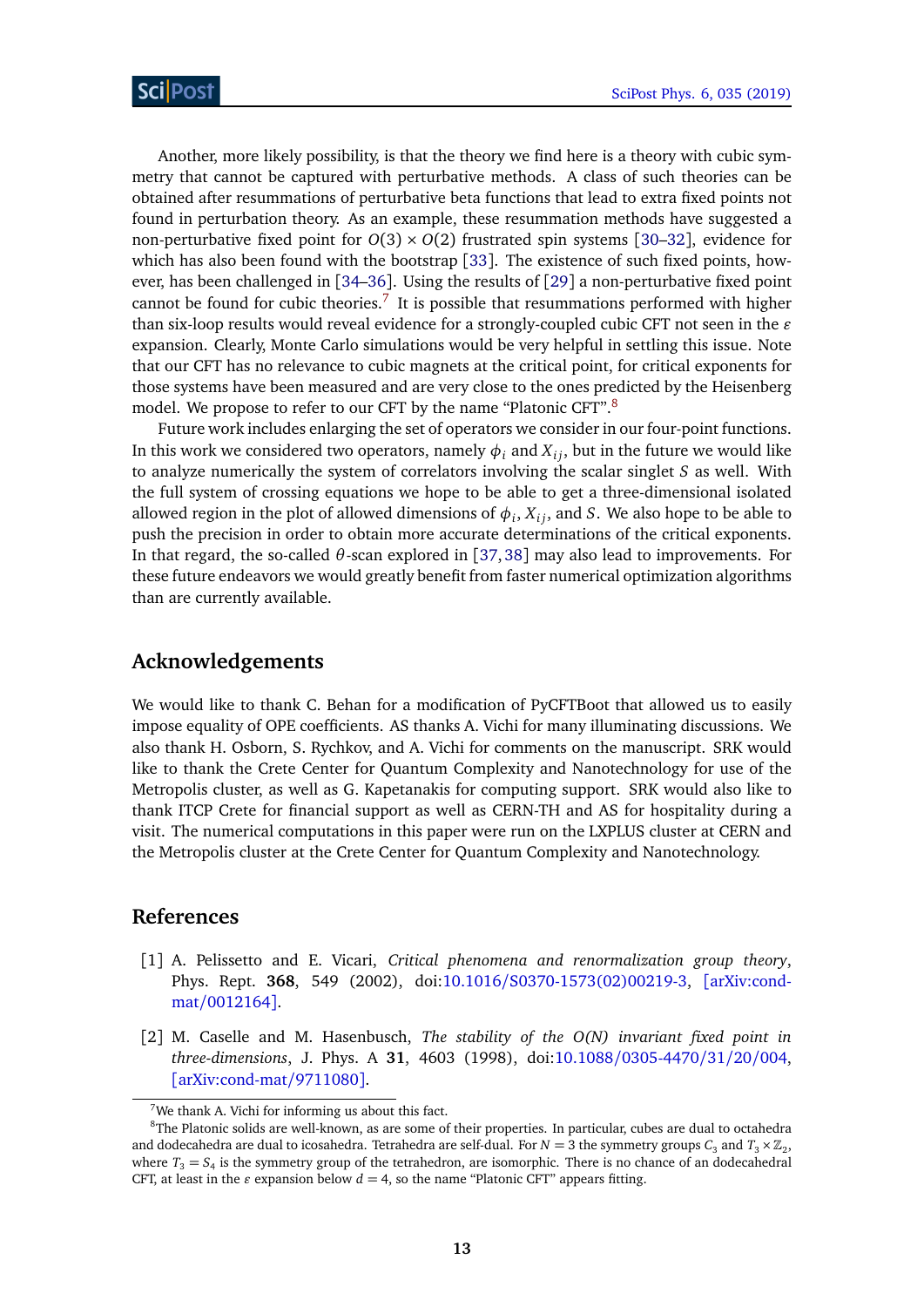- <span id="page-13-0"></span>[3] D. Poland, S. Rychkov and A. Vichi, *The conformal bootstrap: Theory, numerical techniques, and applications*, Rev. Mod. Phys. **91**, 15002 (2019), doi:10.1103/[RevModPhys.91.015002,](http://dx.doi.org/10.1103/RevModPhys.91.015002) [[arXiv:1805.04405](https://arxiv.org/abs/1805.04405)].
- <span id="page-13-1"></span>[4] A. Stergiou, *Bootstrapping hypercubic and hypertetrahedral theories in three dimensions*, J. High Energy Phys. **05**, 035 (2018), doi:10.1007/[JHEP05\(2018\)035,](http://dx.doi.org/10.1007/JHEP05(2018)035) [[arXiv:1801.07127](https://arxiv.org/abs/1801.07127)].
- <span id="page-13-2"></span>[5] S. El-Showk, M. F. Paulos, D. Poland, S. Rychkov, D. Simmons-Duffin and A. Vichi, *Solving the 3D Ising Model with the Conformal Bootstrap*, Phys. Rev. D **86**, 025022 (2012), doi:10.1103/[PhysRevD.86.025022,](http://dx.doi.org/10.1103/PhysRevD.86.025022) [[arXiv:1203.6064](https://arxiv.org/abs/1203.6064)].
- <span id="page-13-3"></span>[6] S. El-Showk, M. F. Paulos, D. Poland, S. Rychkov, D. Simmons-Duffin and A. Vichi, *Solving the 3d ising model with the conformal bootstrap II. c-minimization and precise critical exponents*, J. Stat. Phys. **157**, 869 (2014), doi:10.1007/[s10955-014-1042-7,](http://dx.doi.org/10.1007/s10955-014-1042-7) [[arXiv:1403.4545](https://arxiv.org/abs/1403.4545)].
- <span id="page-13-4"></span>[7] F. Kos, D. Poland and D. Simmons-Duffin, *Bootstrapping the O*(*N*) *vector models*, J. High Energy Phys. **06**, 091 (2014), doi:10.1007/[JHEP06\(2014\)091,](http://dx.doi.org/10.1007/JHEP06(2014)091) [[arXiv:1307.6856](https://arxiv.org/abs/1307.6856)].
- <span id="page-13-5"></span>[8] P. Dey, A. Kaviraj and A. Sinha, *Mellin space bootstrap for global symmetry*, J. High Energ. Phys. **07**, 019 (2017), doi:10.1007/[JHEP07\(2017\)019.](http://dx.doi.org/10.1007/JHEP07(2017)019)
- <span id="page-13-6"></span>[9] R. Cowley, *Structural phase transitions I. Landau theory*, Advances in Physics **29**, 1 (1980), doi:10.1080/[00018738000101346.](http://dx.doi.org/10.1080/00018738000101346)
- [10] A. D. Bruce, *Structural phase transitions. II. Static critical behaviour*, Adv. Phys. **29**, 111 (1980), doi:10.1080/[00018738000101356.](http://dx.doi.org/10.1080/00018738000101356)
- <span id="page-13-7"></span>[11] L. D. Landau and E. M. Lifshitz, *Statistical Physics, Part 1*, vol. 5 of *Course of Theoretical Physics*, Butterworth-Heinemann, ISBN 9780750633727 (1980).
- <span id="page-13-8"></span>[12] K. A. Müller and W. Berlinger, *Static critical exponents at structural phase transitions*, Phys. Rev. Lett. **26**, 13 (1971), doi:10.1103/[PhysRevLett.26.13.](http://dx.doi.org/10.1103/PhysRevLett.26.13)
- [13] T. Riste, E. Samuelsen, K. Otnes and J. Feder, *Critical behaviour of SrTiO<sup>3</sup> near the 105 K phase transition*, Solid State Commun. **9**, 1455 (1971), doi[:10.1016](http://dx.doi.org/10.1016/0038-1098(71)90155-4)/0038- [1098\(71\)90155-4.](http://dx.doi.org/10.1016/0038-1098(71)90155-4)
- <span id="page-13-12"></span>[14] T. von Waldkirch, K. A. Müller, W. Berlinger and H. Thomas, *Fluctuations and correlations in SrTiO<sup>3</sup> for T > T<sup>c</sup>* , Phys. Rev. Lett. **28**, 503 (1972), doi:10.1103/[PhysRevLett.28.503.](http://dx.doi.org/10.1103/PhysRevLett.28.503)
- [15] T. von Waldkirch, K. A. Müller and W. Berlinger, *Fluctuations in SrTiO<sup>3</sup> near the 105-K phase transition*, Phys. Rev. B **7**, 1052 (1973), doi:10.1103/[PhysRevB.7.1052.](http://dx.doi.org/10.1103/PhysRevB.7.1052)
- <span id="page-13-9"></span>[16] R. A. Cowley and S. M. Shapiro, *Structural phase transitions*, J. Phys. Soc. Jpn. **75**, 111001 (2006), doi:10.1143/[JPSJ.75.111001,](http://dx.doi.org/10.1143/JPSJ.75.111001) [[arXiv:cond-mat](https://arxiv.org/abs/cond-mat/0605489)/0605489].
- <span id="page-13-10"></span>[17] F. Kos, D. Poland and D. Simmons-Duffin, *Bootstrapping mixed correlators in the 3D Ising model*, J. High Energy Phys. **11**, 109 (2014), doi:10.1007/[JHEP11\(2014\)109,](http://dx.doi.org/10.1007/JHEP11(2014)109) [[arXiv:1406.4858](https://arxiv.org/abs/1406.4858)].
- <span id="page-13-11"></span>[18] F. Kos, D. Poland, D. Simmons-Duffin and A. Vichi, *Bootstrapping the O(N) archipelago*, J. High Energy Phys. **11**, 106 (2015), doi:10.1007/[JHEP11\(2015\)106,](http://dx.doi.org/10.1007/JHEP11(2015)106) [[arXiv:1504.07997](https://arxiv.org/abs/1504.07997)].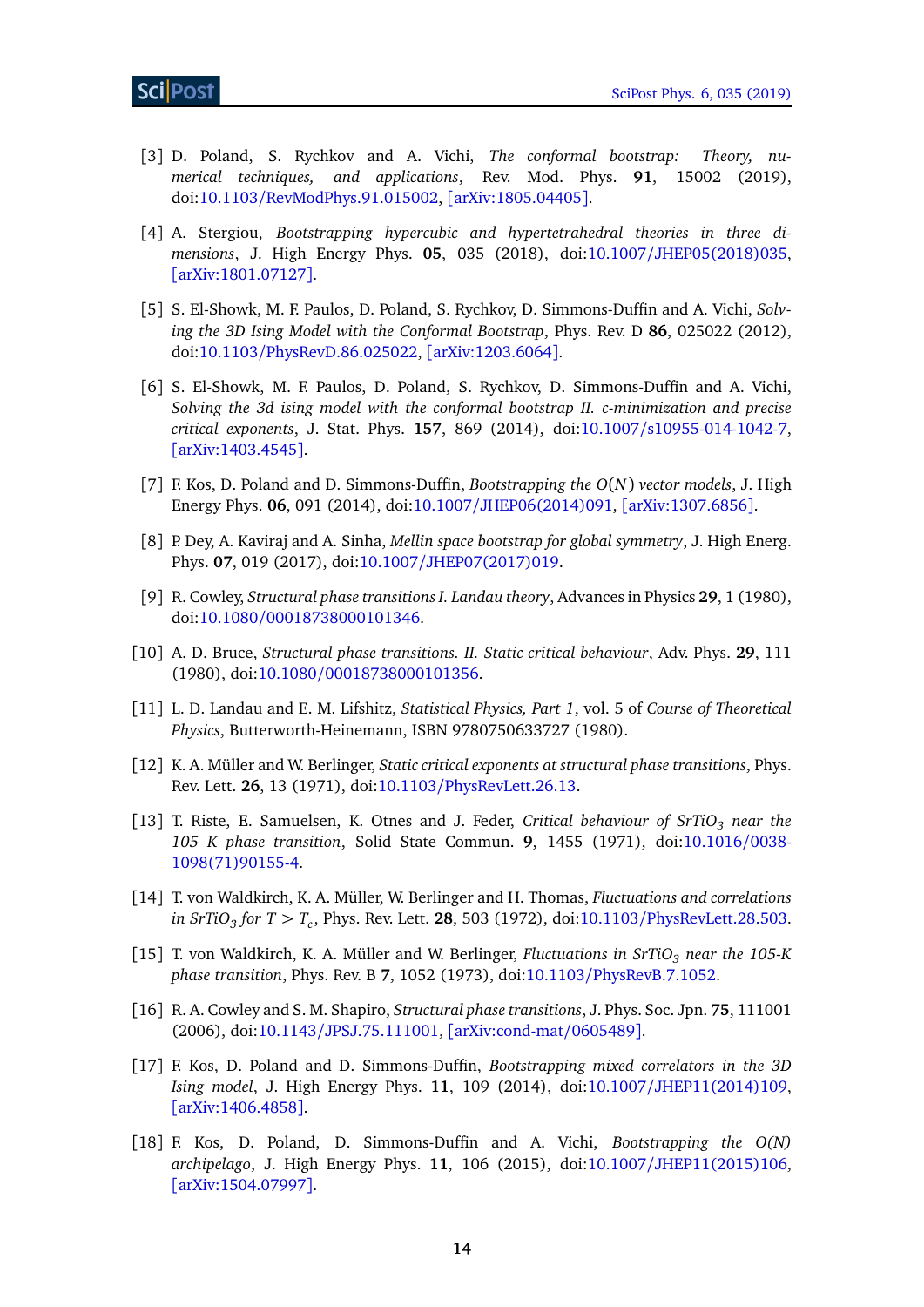- <span id="page-14-0"></span>[19] C. Behan, *PyCFTBoot: A flexible interface for the conformal bootstrap*, Commun. Comput. Phys. **22**, 1 (2017), doi:10.4208/[cicp.OA-2016-0107,](http://dx.doi.org/10.4208/cicp.OA-2016-0107) [[arXiv:1602.02810](https://arxiv.org/abs/1602.02810)].
- <span id="page-14-1"></span>[20] D. Simmons-Duffin, *A semidefinite program solver for the conformal bootstrap*, J. High Energy Phys. **06**, 174 (2015), doi:10.1007/[JHEP06\(2015\)174,](http://dx.doi.org/10.1007/JHEP06(2015)174) [[arXiv:1502.02033](https://arxiv.org/abs/1502.02033)].
- <span id="page-14-2"></span>[21] P. Heller and G. Benedek, *Nuclear resonance in eus from 4.2 K to the critical temperature region*, Phys. Rev. Lett. **14**, 71 (1965), doi:10.1103/[PhysRevLett.14.71.](http://dx.doi.org/10.1103/PhysRevLett.14.71)
- <span id="page-14-3"></span>[22] M. Hamermesh, *Group theory and its applications to physical problems*, Dover Publications, ISBN 0486661814 (1989).
- <span id="page-14-4"></span>[23] J. Rong and N. Su, *Scalar CFTs and their large N limits*, J. High Energy Phys. **09**, 103 (2018), doi:10.1007/[JHEP09\(2018\)103,](http://dx.doi.org/10.1007/JHEP09(2018)103) [[arXiv:1712.00985](https://arxiv.org/abs/1712.00985)].
- <span id="page-14-5"></span>[24] A. Aharony, *Critical behavior of anisotropic cubic systems*, Phys. Rev. B **8**, 4270 (1973), doi:10.1103/[PhysRevB.8.4270.](http://dx.doi.org/10.1103/PhysRevB.8.4270)
- <span id="page-14-6"></span>[25] H. Osborn and A. Stergiou, *Seeking fixed points in multiple coupling scalar theories in the ε expansion*, *J.* High Energy Phys. 05, 051 (2018), doi:10.1007/[JHEP05\(2018\)051,](http://dx.doi.org/10.1007/JHEP05(2018)051) [[arXiv:1707.06165](https://arxiv.org/abs/1707.06165)].
- <span id="page-14-9"></span>[26] D. Poland and D. Simmons-Duffin, *Bounds on 4D conformal and superconformal field theories*, J. High Energy Phys. **05**, 017 (2011), doi:10.1007/[JHEP05\(2011\)017,](http://dx.doi.org/10.1007/JHEP05(2011)017) [[arXiv:1009.2087](https://arxiv.org/abs/1009.2087)].
- <span id="page-14-10"></span>[27] S. El-Showk and M. F. Paulos, *Bootstrapping conformal field theories with the extremal functional method*, Phys. Rev. Lett. **111**, 241601 (2013), doi:10.1103/[PhysRevLett.111.241601,](http://dx.doi.org/10.1103/PhysRevLett.111.241601) [[arXiv:1211.2810](https://arxiv.org/abs/1211.2810)].
- <span id="page-14-7"></span>[28] H. Kleinert and V. Schulte-Frohlinde, *Exact five loop renormalization group functions of φ* 4 theory with O(N)-symmetric and cubic interactions: Critical exponents up to  $\epsilon^5$ , Phys. Lett. B **342**, 284 (1995), doi:10.1016/[0370-2693\(94\)01377-O,](http://dx.doi.org/10.1016/0370-2693(94)01377-O) [[arXiv:cond-mat](https://arxiv.org/abs/cond-mat/9503038)/9503038].
- <span id="page-14-8"></span>[29] J. M. Carmona, A. Pelissetto and E. Vicari, *N-component Ginzburg-Landau Hamiltonian with cubic anisotropy: A Six loop study*, Phys. Rev. B **61**, 15136 (2000), doi:10.1103/[PhysRevB.61.15136,](http://dx.doi.org/10.1103/PhysRevB.61.15136) [[arXiv:cond-mat](https://arxiv.org/abs/cond-mat/9912115)/9912115].
- <span id="page-14-11"></span>[30] A. Pelissetto, P. Rossi and E. Vicari, *Critical behavior of frustrated spin models with noncollinear order*, Phys. Rev. B **63**, 140414 (2001), doi:10.1103/[PhysRevB.63.140414,](http://dx.doi.org/10.1103/PhysRevB.63.140414) [[arXiv:cond-mat](https://arxiv.org/abs/cond-mat/0007389)/0007389].
- [31] P. Calabrese, P. Parruccini and A. I. Sokolov, *Chiral phase transitions: Focus driven critical behavior in systems with planar and vector ordering*, Phys. Rev. B **66**, 180403 (2002), doi:10.1103/[PhysRevB.66.180403,](http://dx.doi.org/10.1103/PhysRevB.66.180403) [[arXiv:cond-mat](https://arxiv.org/abs/cond-mat/0205046)/0205046].
- <span id="page-14-12"></span>[32] P. Calabrese, P. Parruccini, A. Pelissetto and E. Vicari, *Critical behavior of*  $O(2)$  $\otimes$  $O(N)$ *symmetric models*, Phys. Rev. B **70**, 174439 (2004), doi:10.1103/[PhysRevB.70.174439,](http://dx.doi.org/10.1103/PhysRevB.70.174439) [[arXiv:cond-mat](https://arxiv.org/abs/cond-mat/0405667)/0405667].
- <span id="page-14-13"></span>[33] Y. Nakayama and T. Ohtsuki, *Bootstrapping phase transitions in QCD and frustrated spin systems*, Phys. Rev. D **91**, 021901 (2015), doi:10.1103/[PhysRevD.91.021901,](http://dx.doi.org/10.1103/PhysRevD.91.021901) [[arXiv:1407.6195](https://arxiv.org/abs/1407.6195)].
- <span id="page-14-14"></span>[34] B. Delamotte, Y. Holovatch, D. Ivaneyko, D. Mouhanna and M. Tissier, *Fixed points in frustrated magnets revisited*, J. Stat. Mech: Theory Exp. **03**, P03014 (2008), doi:10.1088/[1742-5468](http://dx.doi.org/10.1088/1742-5468/2008/03/P03014)/2008/03/P03014, [[arXiv:0803.4400](https://arxiv.org/abs/0803.4400)].